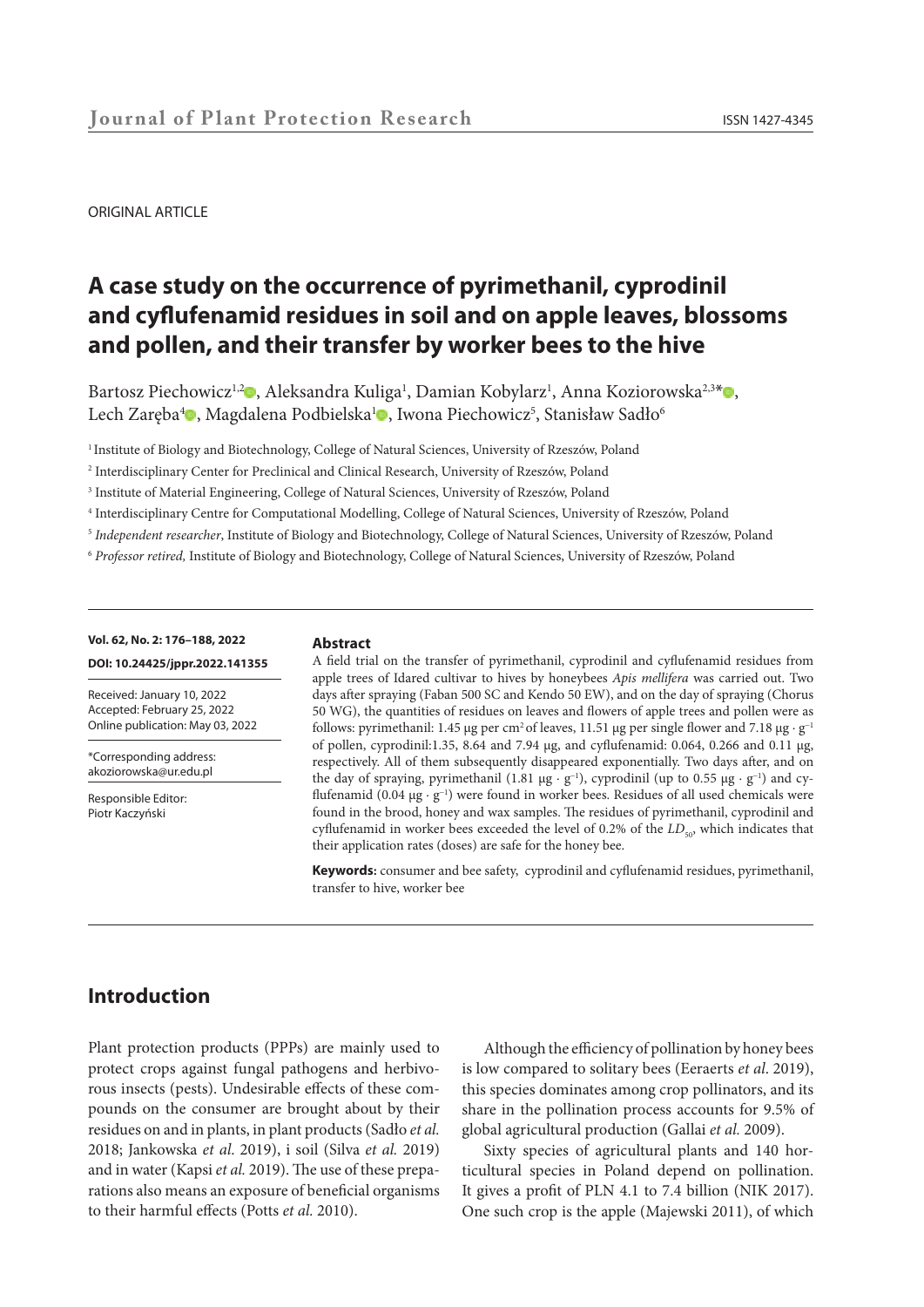Poland is the third largest producer in the world (GUS 2020). The annual domestic production of this fruit in 2021 was estimated at 4 million tonnes (GUS 2021b). The need to pollinate fruit crops means that pollinating insects during the flowering period will be exposed to PPPs (Mayer and Lunden 1986; McKerchar *et al.* 2020; Piechowicz *et al.* 2021b).

Although many responsible producers stop using insecticides just before and during flowering, thus protecting pollinators against direct contact with the most dangerous preparations, the use of fungicides in this period cannot be completely eliminated. As shown by more and more studies, fungicides are also not indifferent to *Apis mellifera* (Mussen *et al.* 2004; Everich *et al.* 2009; Johnson *et al.* 2013). This is especially true of juvenile stages (Traynor *et al.* 2021), whose exposure to pesticides causes much more lasting damage than in adults, as demonstrated by, e.g., Batista *et al.* (2020) and Costa Domingues *et al.* (2021) in bees and broods treated with picoxystrobin (strobilurin group).

An important result of honeybee exposure to PPPs is also the contamination of honey and bee pollen. Bee pollen is the primary source of protein for developing broods (Bakour *et al.* 2019). It is carried by bees to the hive on an ongoing basis (its reserves in the hive usually do not exceed 1 kg) and is used up relatively quickly, thanks to which the residues contained in it are relatively quickly eliminated. The exposure of bees to the residues accumulated in the honey lasts much longer. It is, at least in the case of wild *A. mellifera* colonies, the only source of energy for the colony during the overwintering season.

The residues of active ingredients of PPPs present in bee products can expose beekeepers to significant economic losses because they are classified as organic products (Bogdanov 2006) and such products should not contain pesticide residues. Therefore, the Maximum Residue Levels (*MRLs*) of pesticides are set at levels close to the limit of quantification. In the case of pyrimethanil, cyprodinil, cyflufenamid and dithianon used in the orchard, these values are, respectively, 0.05, 0.05, 0.05 and 0.01 mg · kg<sup>-1</sup>. In apples, these residues may be 15.00, 2.00, 0.06 and 3.00 mg · kg<sup>-1</sup>, respectively, i.e., 300, 40, 0.2 and 300 times more (EU Pesticides Database 2022). Exceedances of *MRLs* of pesticides disqualify them as fit for sale, even when they are completely safe for human consumption (Piechowicz *et al.* 2018).

The aim of this field trial was to estimate the occurrence and disappearance of pyrimethanil, cyprodinil and cyflufenamid in leaves, flowers, pollen and soil, the dynamics of worker bee intoxication by these chemicals and their transport to the hive as well as their residues in broods, honey and wax. An additional goal was to assess the risk to consumer health posed by honey containing the residues of standard fungicides.

## **Materials and Methods**

### **The apple orchard protection program against pests and diseases**

The field trial was carried out in a commercial 70 ha apple orchard located in Józefów nad Wisłą (Poland) protected in accordance with the approved program.

Four bee families of similar numbers were placed in the middle of the orchard. It was assumed that the bees, in order to minimize the energy cost of harvesting, would first obtain food in the immediate vicinity of the hives, thereby significantly reducing the possibility of feeding on neighboring crops. As it was a commercial orchard, the authors of the research had no influence on the treatment program adopted in the orchard.

The field trial was carried out on the Idared variety. During apple blossoming, when infection may occur through the generative organs of plants, the apple trees were sprayed with Faban 500 SC and Kendo 50 EW (both applicated April 30), and Chorus 50 WG (applicated May 2). The characteristics of the preparations used and their active ingredients are presented in Table 1. Sampling for laboratory analyses began on May 2nd and continued until the end of flowering, i.e., May 20th.

### **Sampling**

Laboratory samples of flowers (only fully grown flowers were collected) and leaves (ripe leaves) were taken from eight randomly selected apple trees, from each of the four rows from which the samples were taken (32 trees in total). Worker bees, broods, honey (from unsealed honeycomb cells), and new wax (deposited by bees in holes specially cut in the hose) were always taken from all the hives on May 2, 6, 9, 13 and 20.

The bees used for analysis were collected from the nest part of the hive, in which there were both forager bees directly exposed to contact with PPPs used in cultivation and younger bees which had not yet left their hives. The pollen samples were taken with catch kits installed at the bottom of the hives. On May 2nd, the pollen collected by bees within the first 10 h was taken. At subsequent dates, pollen deposited by the bees in their traps was collected throughout the entire period from their earlier emptying.

Additionally, soil samples were taken 30−50 cm from each tree from which the samples of leaves and flowers were collected to the depth of 20 cm, using an Egner's stick (eight collections for one sample).

All types of samples were transported to the laboratory in transport refrigerators (leaves, flowers, soil − 4°C; bees, broods, honey, wax, pollen −18°C).

In the laboratory soil samples were air-dried (22°C) for 3 days prior to analysis and pulverized with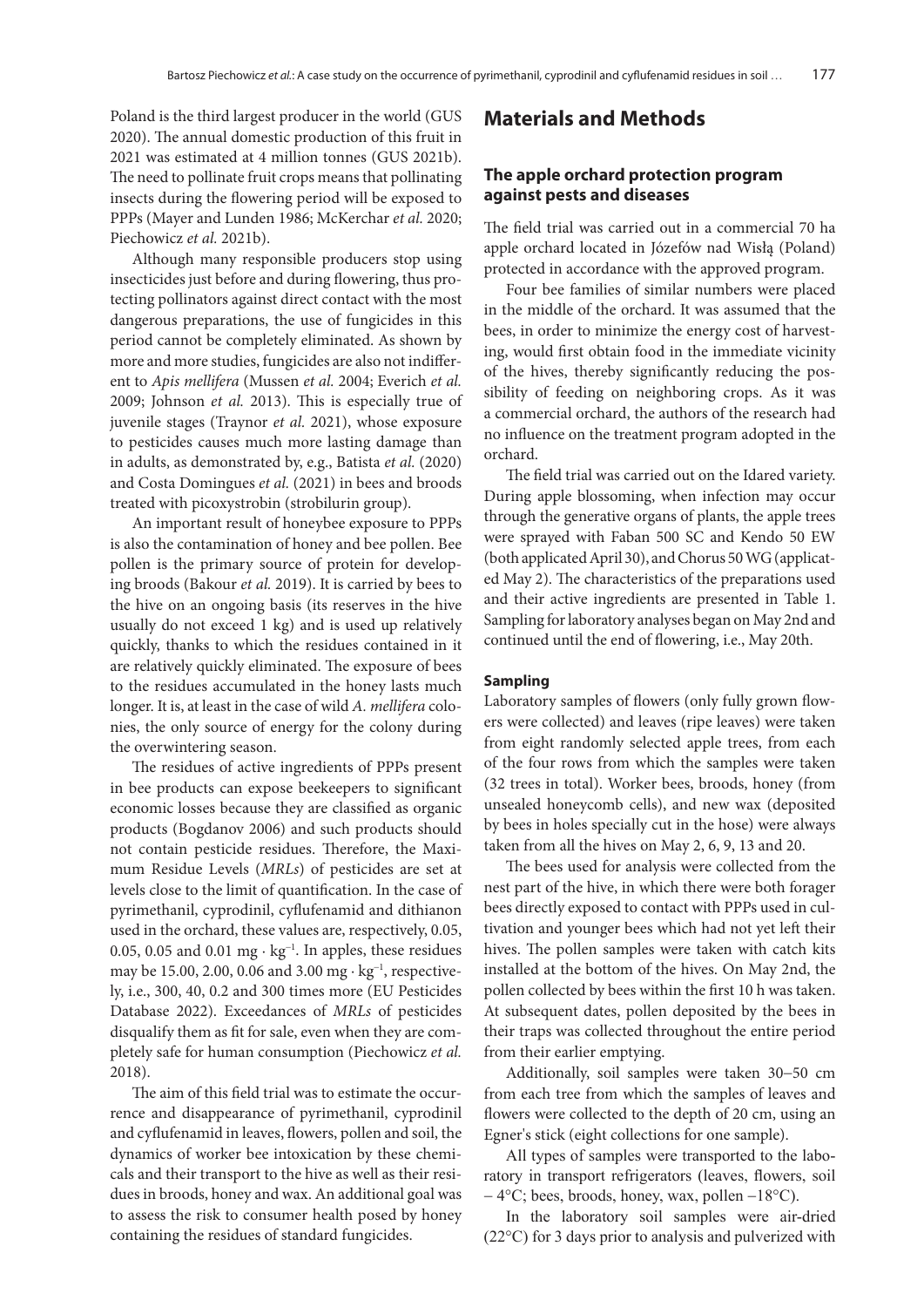| Trade name             | ₹                                                                                                                                                        | classification<br>Chemical | Pesticide<br>content              | in water at 20°C<br>Solubility-<br>$\left[\text{mg}\cdot\text{I}^{-1}\right]$ | degradation $DT_{50}$<br>(days; aerobic)<br>Field soil | (days) at 20°C and<br>hydrolysis DT <sub>50</sub><br>Aqueous<br>pH7 | Mechanism<br>of action        | $LD_{50}$ for bees                     | measures for bees<br>Recommended<br>preventive                                  |
|------------------------|----------------------------------------------------------------------------------------------------------------------------------------------------------|----------------------------|-----------------------------------|-------------------------------------------------------------------------------|--------------------------------------------------------|---------------------------------------------------------------------|-------------------------------|----------------------------------------|---------------------------------------------------------------------------------|
| Faban 500 SC           | [1,4]benzodithiine-2,3-<br>5,10-dioxobenzo[g]<br>dicarbonitrile<br>IUPAC name:<br>Dithianon*                                                             | Antraquinone               | $250 g \cdot l^{-1}$<br>(21.9%)   | (low)<br>0.22                                                                 | (moderately<br>persistent)<br>35                       | non-persistent                                                      | and deep-seated<br>by contact | contact: >100<br>oral: $>25.4$         | during reduced<br>application<br>bees' activity                                 |
|                        | phenylpyrimidin-2-<br>4,6-dimethyl-N-<br>Pyrimethanil<br>IUPAC name:<br>amine                                                                            | Anilinopyrimidine          | 250 g · I <sup>-1</sup><br>(21.9% | (low)<br>110                                                                  | (moderately<br>persistent)<br>31.4                     | stable                                                              |                               | $\text{contact}:$ >100<br>oral: $>100$ |                                                                                 |
| Kendo 50 EW            | (trifluoromethyl)phenyl]<br>(cyclopropyImethoxy)-<br>IUPAC name: N-[(Z)-N-<br>carbonimidoyl]-2-<br>phenylacetamide<br>C-[2,3-difluoro-6-<br>Cyflufenamid | Phenylacetyl               | $50 g \cdot l^{-1}$<br>(5.32%)    | (low)<br>0.52                                                                 | (non-persistent)<br>25.3                               | stable                                                              | systemic                      | control: > 100<br>oral: $>100$         | during reduced<br>application<br>bees' activity                                 |
| Chorus 50 WG           | 4-cyclopropyl-6-methyl-<br>N-phenylpyrimidin-2-<br>IUPAC name:<br>Cyprodinil<br>amine                                                                    | Anilinopyrimidine          | $500 g \cdot kg^{-1}$<br>(50%)    | (low)<br>$\frac{1}{2}$                                                        | (moderately<br>persistent)<br>45                       | stable                                                              | by deep-seated                | contact: >75<br>oral: 112.5            | the liquid dries<br>possible when<br>contact with<br>an animal is<br>completely |
| Al - active ingredient | *the results of the analysis were not presented because they exceeded permissible validation parameters                                                  |                            |                                   |                                                                               |                                                        |                                                                     |                               |                                        |                                                                                 |

Table 1. Properties of the applied pesticides **Table 1.** Properties of the applied pesticides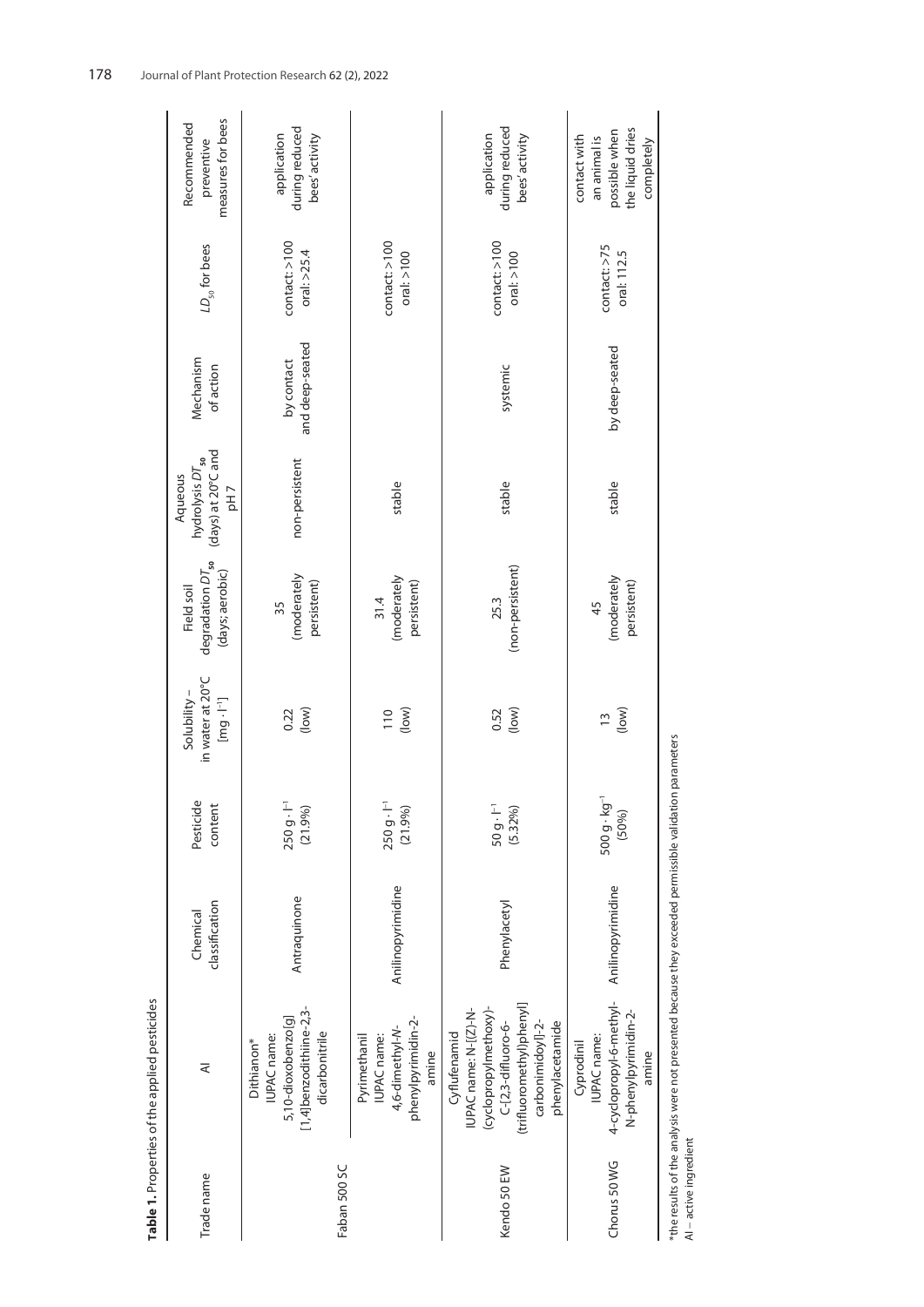a Testchem LMG grinder (Testchem Sp. z o.o., Poland), and mixed immediately prior to analysis.

On the day of Chorus 50 WG application, sampling of worker bees commenced approximately 15 min after the sprayer had passed the hives in the immediate vicinity, and then five times at 2-hour intervals.

### **Extraction of pyrimethanil, cyprodinil and cyflufenamid residues**

#### **Reagents and materials**

In field cultivation, three protective preparations were used: Faban 500 SC (Prod.: BASF SE, Ludwigshafen, Germany), Kendo 50 EW (Prod.: Nisso Chemical Europe GmbH, Düsseldorf, Germany), and Chorus 50 WG (Syngenta Polska Sp. z oo, Warsaw, Poland). The properties of the determined pesticides are given in Table 1.

The analytical standards of pesticides were purchased from Dr. Ehrenstorfer GmbH (Augsburg, Germany) (cyflufenamide) and the Institute of Industrial Organic Chemistry (Poland) (cyprodynil, pyrimethanil).

Petroleum ether, dichloromethane, acetonitrile, acetone, tri-sodium citrate, anhydrous sodium sulphate(VI), di-sodium hydrogen citrate and sodium chloride were obtained from Chempur (Piekary Śląskie, Poland). Florisil (0.15–0.25 mm) was obtained from Macherey-Nagel (Düren, Germany) and C18 EC sorbent from Srobtech (Norcross, USA).

#### **Extraction from the surface of flowers and leaves**

Extraction of the residue from the surface of flowers and leaves was carried out in accordance with the methodology presented by Piechowicz *et al.* (2021b).

It was decided to use petroleum ether as a solvent because it has strong hydrophobic properties and does not penetrate into the samples, thereby extracting the residues only from their surface. This made it possible to identify only those residues with which the bee may have come into direct contact.

### **Extraction from soil and beeswax**

Extraction of the residue from soil and wax was carried out in accordance with the methodology presented by Piechowicz et al. (2021b).

### **Extraction from worker bees, broods, pollen, and honey**

Extraction of residues from bees, broods, pollen, and honey was performed analogously to the methodology of Piechowicz *et al.* (2021b), while freeze-drying was carried out at −50°C, and 150 mg of PSA was replaced with 300 mg of Florosil.

### **Chromatographic determination of pyrimethanil, cyprodinil and cyflufenamid residues**

### **Chromatographic analysis**

Chromatographic analysis was performed in the same way as in our previous studies (Piechowicz *et al.* 2021a).

Standard solutions were prepared in a clean matrix at the following concentrations: 0.01, 0.05, 0.10, 0.50 and 1.0 mg · l<sup>-1</sup>. Linearity was described with determination coefficients ( $r^2 > 0.99$ ). Excellent linearity was achieved for the studied pesticides when using matrixmatched standards.

#### **Method validation**

The method was validated for evaluation of the following parameters: linearity (expressed as the coefficient of determination, *r*<sup>2</sup> ) and working range, Limit of Detection (*LOD*), Limit of Quantification (*LOQ*), accuracy and repeatability. The acceptance criteria for the method were as follows: average recoveries for the tested pesticides in the range of 70−120% and precision expressed as  $RSD \le 20\%$ . Validation was performed according to the European Union guideline SANTE (2017). Validation parameters are presented in Table 2.

#### **Data analysis**

Residues (*R*) were expressed in µg per single flower,  $\mu$ g per cm<sup>2</sup> (leaves) and  $\mu$ g per g of the worker bees, brood, honey, pollen, wax, and soil. The obtained values were corrected for recoveries determined fora given sample type (the matrix concentration: 0.001 µg per flower, 0.001 µg per cm<sup>2</sup> of leaf, and 0.01 µg  $\cdot$  g<sup>-1</sup> in the case of bees, brood, pollen, honey, wax, and soil). The *LOQ*s of all pesticides were: 0.001 µg per flower, 0.001 µg per cm<sup>2</sup> of leaf and 0.01 µg  $\cdot$  g<sup>-1</sup> of worker bees, brood, honey, pollen, wax, and soil.

The trends of disappearance, similar to the research of Szpyrka and Sadło (2009), were described by exponential function using Equation 1:

$$
R_t = R_0 \times e^{-kt}, \qquad \text{(Eq. 1)}
$$

 $\ddot{\phantom{2}}$ Based on Equation 1 the half-lives  $(t_{1/2})$  for tested pes-<br>ticides were calculated using Fquation 2. where:  $R_t$  – the concentration (residue) of any pesticide after time (in days),  $R_0$  – the initial concentration of the pesticide (mg ·  $kg^{-1}$ ),  $k$  – the rate constant (day<sup>-1</sup>). ticides were calculated using Equation 2:

$$
t_{1/2} = \ln \frac{2}{k} \,. \tag{Eq. 2}
$$

$$
\%LD_{50} \text{ in bees was calculated according to Equation 3:}
$$

$$
\%LD_{50} = R_{i\text{(for single bee)}} \frac{100}{LD_{50}}, \qquad \text{(Eq. 3)}
$$

0.12 g<sup>−1</sup>. Values of *LD*<sub>50</sub> for intoxication by ingestion where:  $(R_i)$  represents residue level for a single bee, assuming the body weight ( $b$ .w.) of a single individual of *<sup>R</sup> MRL*

% 100 , *<sup>n</sup> <sup>i</sup>*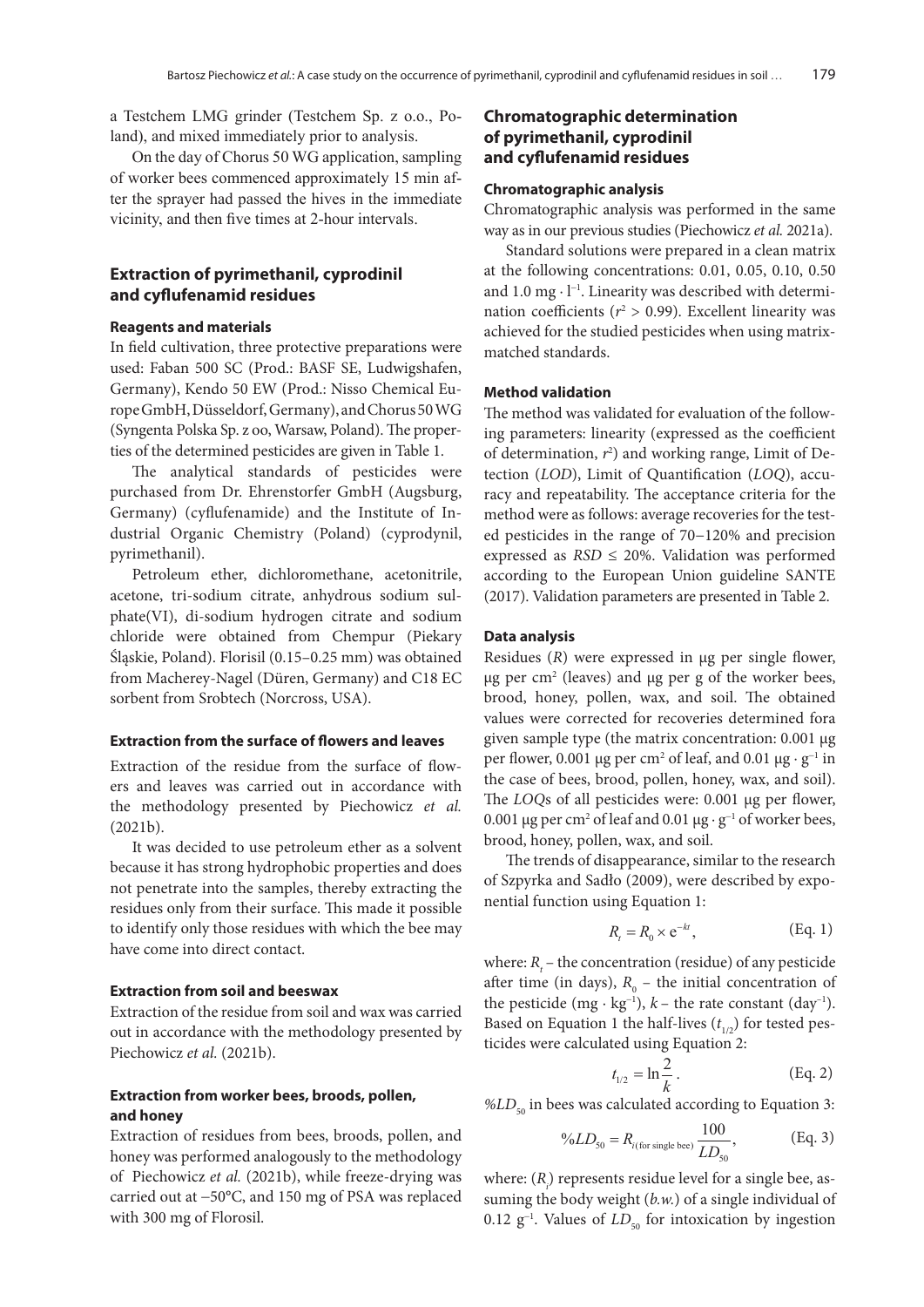|             |                                                              |            | Pyrimethanil                                |            |                                                 |            | Cyprodinil                                                      |            |                                             |            | Cyflufenamid                              |            |
|-------------|--------------------------------------------------------------|------------|---------------------------------------------|------------|-------------------------------------------------|------------|-----------------------------------------------------------------|------------|---------------------------------------------|------------|-------------------------------------------|------------|
| Sample      | $\equiv$<br>$[96]$<br><u>loy</u><br>٠<br>recovery<br>0.01 mg | <b>RSD</b> | recovery [%]<br>$-64.$<br>1.0 <sub>mg</sub> | <b>RSD</b> | π<br>[%]<br><u>ତୁ</u><br>recovery<br>mg<br>0.01 | <b>RSD</b> | recovery [%]<br><u>loy</u><br>$\bullet$<br>mg<br>$\overline{0}$ | <b>RSD</b> | recovery [%]<br>kg<br>$\bullet$<br>$0.0$ mg | <b>RSD</b> | recovery [%]<br>-by-<br>1.0 <sub>mg</sub> | <b>RSD</b> |
| Worker bees | 101.8                                                        | 5.5        | 106.8                                       | 4.9        | 110.2                                           | 11.6       | 106.9                                                           | 3.6        | 112.3                                       | 15.6       | 107.5                                     | 6.3        |
| Brood       | 107.3                                                        | 6.3        | 110.6                                       | 5.3        | 88.3                                            | 9.1        | 90.1                                                            | 8.1        | 114.9                                       | 10.4       | 111.7                                     | 6.4        |
| Pollen      | 102.5                                                        | 4.8        | 99.0                                        | 4.9        | 103.8                                           | 4.5        | 106.0                                                           | 7.9        | 108.4                                       | 4.6        | 96.8                                      | 8.6        |
| Beeswax     | 89.4                                                         | 6.1        | 80.7                                        | 7.3        | 77.5                                            | 3.1        | 85.2                                                            | 12.5       | 79.5                                        | 8.3        | 83.6                                      | 10.2       |
| Honey       | 93.2                                                         | 8.9        | 85.4                                        | 10.6       | 86.4                                            | 8.4        | 109.5                                                           | 9.4        | 87.3                                        | 7.3        | 82.5                                      | 10.1       |
| Flowers     | 99.2                                                         | 4.7        | 97.6                                        | 6.7        | 95.7                                            | 5.9        | 104.9                                                           | 5.3        | 106.2                                       | 3.9        | 102.7                                     | 5.2        |
| Leaves      | 94.3                                                         | 8.6        | 96.2                                        | 11.7       | 95.4                                            | 10.6       | 98.6                                                            | 7.7        | 102.3                                       | 4.6        | 97.5                                      | 3.1        |
| Soil        | 87.4                                                         | 5.7        | 80.9                                        | 8.3        | 77.3                                            | 5.1        | 71.8                                                            | 13.4       | 113.9                                       | 10.8       | 110.6                                     | 4.5        |

**Table 2**. Average recovery and relative standard deviation (*RSD*)

and by contact were taken from the Pesticides Properties Database (PPDB 2022).

Database (PPDB 2022).<br>The residue level of a given pesticide (*R<sub>i</sub>*) was divided by its *MRL* and expressed as %MRL. The %MRLs of all pesticides found in a given sample were summed, and then the total *%MRL* was calculated using Equation 4:

$$
\%MRL = 100 \sum_{i=1}^{n} \frac{R_i}{MRL}, \quad \text{(Eq. 4)}
$$

which appears to be a useful tool for evaluation of the total level of the so-called multiple residues. 2

a boay weight (*b.w.*) or /6 kg and a daily consumption<br>(*C*) of 0.00129 kg of honey by an adult Polish consuma body weight (*b.w*.) of 76 kg and a daily consumption consumption, the annual honey production in Poland consumption, the annual noney production in Poland<br>was taken into account, amounting to 181,185 tonnes in Using the same residue level  $(R_i)$  and assuming er, the long-term daily intake of pesticides along with honey was calculated and expressed as *%ADI* (Accepthoney was calculated and expressed as *%ADI* (Accept-<br>able Daily Intake). When calculating the daily honey 2019 (Kobylińska 2021), and the total number of Poles in 2019 amounted to 38,382,600 people (GUS 2021a).

calculated according to Equation 5: Similarly, assuming an additive impact of differ-<br>*Remiarly, assuming an additive impact of differ*ent chemicals on the human body, the total long-term 1 *i* daily intake (expressed as *%ADI*) of all pesticides was

$$
\%ADI = 100 \frac{C}{b.w.} \sum_{i=1}^{n} \frac{R_i}{ADI},
$$
 (Eq. 5)

where: C – daily consumption, *b.w*. − body weight, *R* − residue level.

FIRE and *ADI* values were taken from the EU Pes-<br>ticides Database (2021) website. According to Euro-% pean Union law, the obtained percentage value of *MRL MRL* and *ADI* values were taken from the EU Pesshould not exceed 100*%MRL*.

day was calculated using Equation 6: the safe consumption level  $(C_{\text{safe}})$  in kg of honey per Finally, using the long-term daily intake with honey expressed as *%ADI* (Eq. 5) and a daily honey consumption by an adult Polish consumer *C* = 0.00129 kg,

$$
C_{\text{safe}} = 100 \frac{C}{\%ADI} \,. \tag{Eq. 6}
$$

### **Statistics**

bed to assess the strength, direction and statistical<br>significance of dependencies between the residue con- used to assess the strength, direction and statistical The Spearman's rank Correlation Coefficient (*rs* ) was centrations of applied fungicides found in the various sample types. The strength of their correlation (positive or negative) is estimated using the following guide:

- 1 perfect correlation:  $r<sub>s</sub> = 1.0$ ;
- 2 very strong correlation:  $0.8 \le r_s < 1.0$ ;
- 3 strong correlation:  $0.6 \le r_s < 0.8$ ;
- 4 moderately strong correlation:  $0.4 \le r_s < 0.6$ ;
- 5 weak correlation  $r<sub>s</sub> < 0.4$ .

The Kruskal-Wallis test was carried out to estimate the statistical significance of differences between the concentrations of fungicide residues found in different types of samples. The strength of these differences is expressed by *p*-value.

## **Results and Discussion**

**Occurrence of pyrimethanil, cyprodinil and cyflufenamid on leaves, apple flowers and pollen as a result of direct application and on the soil as a result of drift of the preparation during the treatment**

### **Disappearance of pyrimethanil, cyprodinil and cyflufenamid on leaves, apple flowers, pollen and soil**

When spraying a flowering apple orchard, the PPP reaches the leaves and flowers (including pollen) of the apple trees, as well as the soil in their vicinity.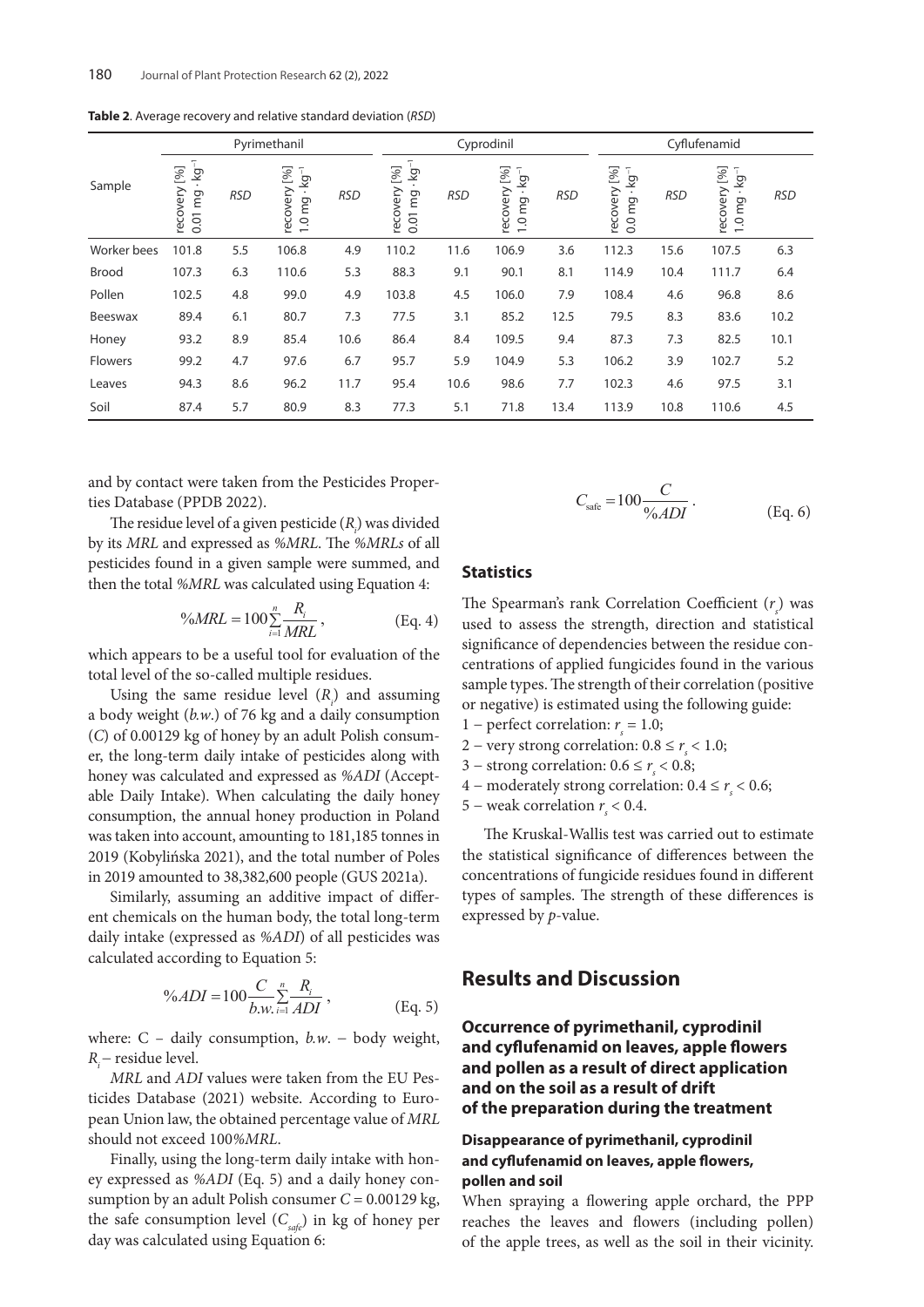Chemical analyses of their representative samples collected on May 2nd showed that the average quantity of pyrimethanil (2 days after Chorus 50 WG application), and cyprodinil (on the day of Faban 500 SC application) on the flowers was, respectively, 11.51 and 8.64 µg per single flower, while on leaves − 1.45 and 1.35  $\mu$ g per cm<sup>2</sup> (Table 3). Initial flower and leaf residue ratios were 7.9 : 1 for pyrimethanil and 6.4 : 1 for cyprodinil, respectively, but dropped to 2.0 : 1 and 1.5 : 1 on the last sampling date.

Similarly, the quantity of cyflufenamid (2 days after its application) on the flowers was 0.27 µg per single flower and on the leaves  $0.064 \mu$ g per cm<sup>2</sup> (flower-toleaf residue ratio 4.2 : 1).

The residues of all tested pesticides were found in the soil at a level close to the limit of quantification: <*LOQ*-0.01 µg · g<sup>−</sup><sup>1</sup> for cyflufenamid, <*LOQ*-0.03 µg · g<sup>−</sup><sup>1</sup> for cyprodinil and  $0.02-0.13 \mu g \cdot g^{-1}$  for pyrimethanil. Such small residues in the soil and high amounts on flowers significantly differ from our previous studies in which we detected the residues of captan and

**Table 3.** Pyrimethanil, cyprodinil and cyflufenamid residues on leaves, apple blossoms, pollen and soil

| Sampling<br>date                       | Pyrimethanil       | Cyprodinil                           | Cyflufenamid        |  |  |  |  |  |
|----------------------------------------|--------------------|--------------------------------------|---------------------|--|--|--|--|--|
| Leaves [ $\mu$ g per cm <sup>2</sup> ] |                    |                                      |                     |  |  |  |  |  |
| May 02                                 | $1.453 \pm 0.105$  | $1.347 \pm 0.115$                    | $0.064 \pm 0.006$   |  |  |  |  |  |
| May 06                                 | $0.577 \pm 0.160$  | $0.573 \pm 0.083$                    | $0.026 \pm 0.005$   |  |  |  |  |  |
| May 09                                 | $0.351 \pm 0.101$  | $0.439 \pm 0.043$                    | $0.026 \pm 0.015$   |  |  |  |  |  |
| May 13                                 | $0.188 \pm 0.051$  | $0.183 \pm 0.019$                    | $0.006 \pm 0.002$   |  |  |  |  |  |
| May 20                                 | $0.093 \pm 0.007$  | $0.130 \pm 0.010$                    | $<$ LOQ             |  |  |  |  |  |
| Flowers [µg per single flower]         |                    |                                      |                     |  |  |  |  |  |
| May 02                                 | $11.511 \pm 2.711$ | $8.636 \pm 5.617$                    | $0.266 \pm 0.052$   |  |  |  |  |  |
| May 06                                 | $2.450 \pm 0.913$  | $1.959 \pm 0.459$                    | $0.098 \pm 0.072$   |  |  |  |  |  |
| May 09                                 | $1.311 \pm 0.290$  | $1.039 \pm 0.073$                    | $0.072 \pm 0.013$   |  |  |  |  |  |
| May 13                                 | $0.471 \pm 0.083$  | $0.338 \pm 0.006$                    | $0.015 \pm 0.004$   |  |  |  |  |  |
| May 20                                 | $0.183 \pm 0.021$  | $0.197 \pm 0.006$                    | $<$ LOQ             |  |  |  |  |  |
|                                        |                    | Pollen [ $\mu$ g · g <sup>-1</sup> ] |                     |  |  |  |  |  |
| May 02                                 | $7.18 \pm 0.26$    | $7.94 \pm 1.21$                      | $0.11 \pm 0.03$     |  |  |  |  |  |
| May 06                                 | $2.30 \pm 0.80$    | $0.74 \pm 0.51$                      | $0.09 \pm 0.01$     |  |  |  |  |  |
| May 09                                 | $1.48 \pm 0.20$    | $0.83 \pm 0.10$                      | $0.17 \pm 0.03$     |  |  |  |  |  |
| May 13                                 | $0.95 \pm 0.15$    | $0.51 \pm 0.14$                      | $0.11 \pm 0.01$     |  |  |  |  |  |
| May 20                                 | $0.35 \pm 0.07$    | $0.31 \pm 0.06$                      | $<$ LOQ             |  |  |  |  |  |
| Soil [ $\mu$ g · g <sup>-1</sup> ]     |                    |                                      |                     |  |  |  |  |  |
| May 02                                 | $0.04 \pm 0.01$    | $0.02 \pm 0.01$                      | $0.01 \pm 0.00$     |  |  |  |  |  |
| May 06                                 | $0.03 \pm 0.00$    | $0.01 \pm 0.00$                      | <loq< td=""></loq<> |  |  |  |  |  |
| May 09                                 | $0.02 \pm 0.00$    | $<$ LOQ                              | $<$ LOQ             |  |  |  |  |  |
| May 13                                 | $0.02 \pm 0.02$    | $0.01 \pm 0.00$                      | $0.01 \pm 0.00$     |  |  |  |  |  |
| May 20                                 | $0.13 \pm 0.04$    | $0.03 \pm 0.01$                      | $0.01 \pm 0.00$     |  |  |  |  |  |

fluopyram (Piechowicz *et al.* 2018) and captan and penthiopyrad (Piechowicz *et al.* 2021b), which, despite the high doses used in cultivation, were less concentrated on the leaves and more concentrated in the soil. It is most likely related to the rainfall occurring during the research. Such rainfall during these tests (oral information obtained from the owner of the orchard) took place only between the penultimate and last sampling. This resulted in a more than sixfold increase in the level of pyrimethanil residue in the soil (from 0.02 to 0.13 µg · g<sup>−</sup><sup>1</sup> ) and a threefold increase in cyprodinil (from 0.01 to 0.03 µg · g<sup>−</sup><sup>1</sup> ). The greater increase in pyrimethanil residues in soil after rainfall may be related to the fact that it has the highest solubility among the analyzed pesticides (Table 1; PPDB 2022).

 A slow disappearance of pesticide in soil is a natural phenomenon. Pyrimethanil and cyprodinil are characterized by moderate persistence in soil, and the half-life in soil of cyflufenamid, the fastest-disappearing of all tested compounds, is 25.3 days under aerobic conditions (Table 1; PPDB 2022).

Based on the results of analyses of all samples of leaves, apple flowers and pollen (Table 3), exponential Equation 1 was determined. Except for cyflufenamid in pollen, the average residues had a strong negative correlation with time  $t$  ( $r^2$  from 0.8025 to 0.9864; Eq. 1) (Table 4).

Two days after, and on the day of spraying, the quantities of residues on leaves and flowers of apple trees and pollen were as follows: pyrimethanil 1.45 µg

**Table 4.** Parameters for the exponential disappearance of pyrimethanil, cyprodinil and cyflufenamid residues

| Parameter                       | Pyrimethanil   | Cyprodinil | Cyflufenamid |  |
|---------------------------------|----------------|------------|--------------|--|
|                                 |                | Leaves     |              |  |
| $R_0$ [µg per cm <sup>2</sup> ] | 1.5628         | 1.0847     | 0.1014       |  |
| $k$ [day <sup>-1</sup> ]        | 0.150          | 0.131      | 0.2          |  |
| $t_{1/2}$ [day]                 | 4.6            | 5.3        | 3.5          |  |
| r <sup>2</sup>                  | 0.9694         | 0.9613     | 0.9452       |  |
|                                 | <b>Flowers</b> |            |              |  |
| $R_0$ [µg per single            |                |            |              |  |
| flower]                         | 11.896         | 5.439      | 0.4765       |  |
| k                               | 0.224          | 0.208      | 0.25         |  |
| $t_{1/2}$                       | 3.1            | 3.3        | 2.8          |  |
| r <sup>2</sup>                  | 0.9615         | 0.9549     | 0.9864       |  |
|                                 | Pollen         |            |              |  |
| $R_0$ [µg · g <sup>-1</sup> ]   | 7.4311         | 3.2076     | n. d.        |  |
| $k$ [day <sup>-1</sup> ]        | 0.159          | 0.152      |              |  |
| $t_{1/2}$ [day]                 | 4.4            | 4.6        |              |  |
| r <sup>2</sup>                  | 0.9458         | 0.8025     |              |  |

 $R_{\rm o}$  – initial concentration of the pesticide,  $k$  – rate constant (day<sup>-1</sup>); *t* 1/2 – dissipation half-life (day–1); *r* 2 – coefficient of determination n.d. − not determined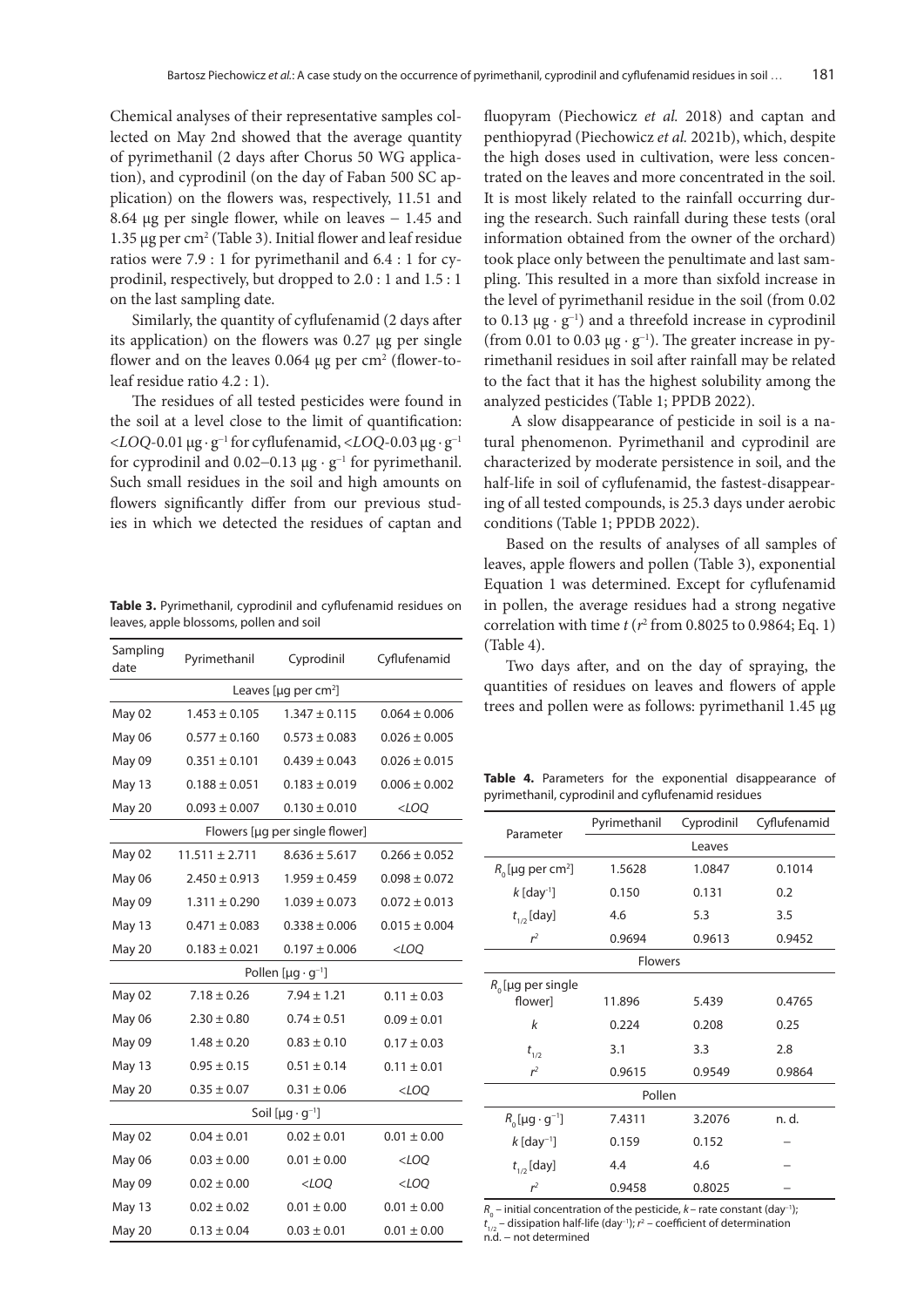per cm<sup>2</sup>, 11.51 µg per single flower and 7.18 µg ·  $g^{-1}$  in pollen, cyprodinil 1.35 µg per cm<sup>2</sup>, 8.64 µg per single flower and 7.94 µg · g<sup>−</sup><sup>1</sup> , and cyflufenamid 0.064 µg per cm<sup>2</sup>, 0.266 µg per single flower and 0.11 µg  $\cdot$  g<sup>-1</sup>, respectively. All of them subsequently disappeared exponentially (Table 3) (constant rates: pyrimethanil:  $k = 0.150$ , 0.224, 0.159 day<sup>−</sup><sup>1</sup> ; cyprodinil: *k* = 0.131, 0.208, 0.152 and cyflufenamid: *k* = 0.2, 0.25, n.d.; Table 4, Eq. 1).

A comparison of the exponential disappearance constants, *k* (Table 4), showed that the residues of pyrimethanil, cyprodinil and cyflufenamid decreased by far the fastest on flowers (*t* 1/2 : 3.1, 3.3 and 2.8 days; Eq. 2). Of these three pesticides, cyprodinil residues decreased the slowest in all types of plant material  $(t_{1/2} = 5.3 - \text{leaves}, 3.3 - \text{apple flowers} \text{ and } 4.6 \text{ days} - \text{?}$ pollen; Eq. 2), pyrimethanil residues dropped slightly faster and the cyflufenamid on leaves the fastest. These values were similar to those obtained in other studies, in which the half-life of cyprodinil on tomato leaves was 7 days (Szpyrka and Sadło 2009), and of pyrimethanil it was 5.7 days (Sadło 2002). Similarly, in our research, pyrimethanil disappeared on leaves for 4.6 days (Table 4), and on the leaves of raspberry of Laszka variety − 6 days (Sadło *et al.* 2014). Faster disappearance on flowers than on leaves is related to their progressive development.

Flowers collected at later dates were often not fully developed at the time of pesticide application, therefore their surfaces which had contact with the preparation were smaller, and the ongoing development of the generative organ was conducive to the dilution of the pesticide. Such a phenomenon was observed by Sadło *et al.* (2017) who compared the dissipation of captan, boscalid and trifloxystrobin in developing apple fruit. Cyflufenamid residues in pollen ranged from 0.09 to 0.17 µg · g<sup>−</sup><sup>1</sup> , and changed irregularly, i.e., randomly (no exponential correlation;  $r^2 = 0.0572$ ), therefore the disappearance parameters were not determined.

## **Intoxication of the worker bee population in an apple orchard as a result of the application of fungicides during the flowering period**

### **The occurrence of pyrimethanil, cyprodinil and cyflufenamid residues in/on worker bees**

Sampling began on May 2nd, i.e., 2 days after Faban 500 SC and Kendo 50 EW application, that is on the day of Chorus 50 WG application. so the worker bee population was exposed to pyrimethanil and cyflufenamid for 2 days while to cyprodinil for several hours. Hence, the initial concentration of pyrimethanil of 1.81  $\mu$ g · g<sup>-1</sup> (Table 5) found in honeybees taken for analysis 2 days after treatment, is the equilibrium mean value of the intoxication degree of the worker

bee population after multiple orchard visits by the bees. It is therefore understandable why even the highest (0.55 ± 0.09  $\mu$ g · g<sup>-1</sup>) content of cyprodinil on the day of treatment (May 2nd) was so significantly lower than the content of pyrimethanil, even though the application rates differed only 2.5 times (Table 3).

To determine the unknown dynamics of intoxication of the bee population just after treatment (at the beginning of our field trial), i.e., when worker bees are free of applied PPP, it was decided to collect samples every 2 h just after the application of Chorus 50 WG (Table 6).

Worker bee intoxication with cyprodinil started from zero-level and within the first 3 hours after spraying increased at the rate of 0.1149  $\mu$ g · g<sup>-1</sup> · h<sup>-1</sup>. Starting from the 5th day after spraying the residue level decreased exponentially  $(R = 2.6993e^{-0.149})$ . This was also found for the content of pyrimethanil from the 3rd day after the spraying  $(R_1 = 2.411e^{-0.141})$ .

The results of the analysis of the bee samples taken for tests on May 2nd (Table 5) showed that 15 min. after treatment of Chorus 50 WG, the worker bees contained small amounts of cyprodinil  $(0.24 \pm 0.07 \,\mu\text{g}\cdot\text{g}^{-1})$ , and then in about 4 h its level increased by 0.1149  $\mu$ g · g<sup>-1</sup> · h<sup>-1</sup> i.e., according to the approximate value of the slope of the straight line  $R_1 = 0.1149t + 0.108$ . After approx. 4 h (point of intersection of two lines,

**Table 5.** Pyrimethanil, cyprodinil and cyflufenamid residues in worker bees  $[\mu g \cdot g^{-1}]$ 

| Sampling date | Pyrimethanil    | Cyprodinil       | Cyflufenamid    |
|---------------|-----------------|------------------|-----------------|
| May 02        | $1.81 \pm 1.28$ | $0.55 \pm 0.09*$ | $0.04 \pm 0.04$ |
| May 06        | $1.67 \pm 0.21$ | $1.52 \pm 0.13$  | $0.04 \pm 0.02$ |
| May 09        | $0.53 \pm 0.14$ | $0.97 \pm 0.08$  | $<$ LOO         |
| May 13        | $0.22 \pm 0.07$ | $0.48 \pm 0.15$  | $<$ LOO         |
| May 20        | $0.20 \pm 0.15$ | $0.19 \pm 0.04$  | $<$ LOQ         |

\*the highest mean residue level of cyprodinil in worker bee samples collected on the day of treatment; not used to determine the exponential equation

**Table 6.** Intoxication of the worker bee population by cyprodinil in the course of the day on May 2

| Time after application<br>[h] | Cyprodinil<br>contents<br>$[\mu g \cdot g^{-1}]$ |  |  |
|-------------------------------|--------------------------------------------------|--|--|
| 0                             | O                                                |  |  |
| 0.25                          | $0.24 \pm 0.07$                                  |  |  |
| $\overline{2}$                | $0.36 \pm 0.05$                                  |  |  |
| 4                             | $0.55 \pm 0.16$                                  |  |  |
| 6                             | $0.48 \pm 0.06$                                  |  |  |
| 8                             | $0.55 \pm 0.09$                                  |  |  |
| 10                            | $0.47 \pm 0.15$                                  |  |  |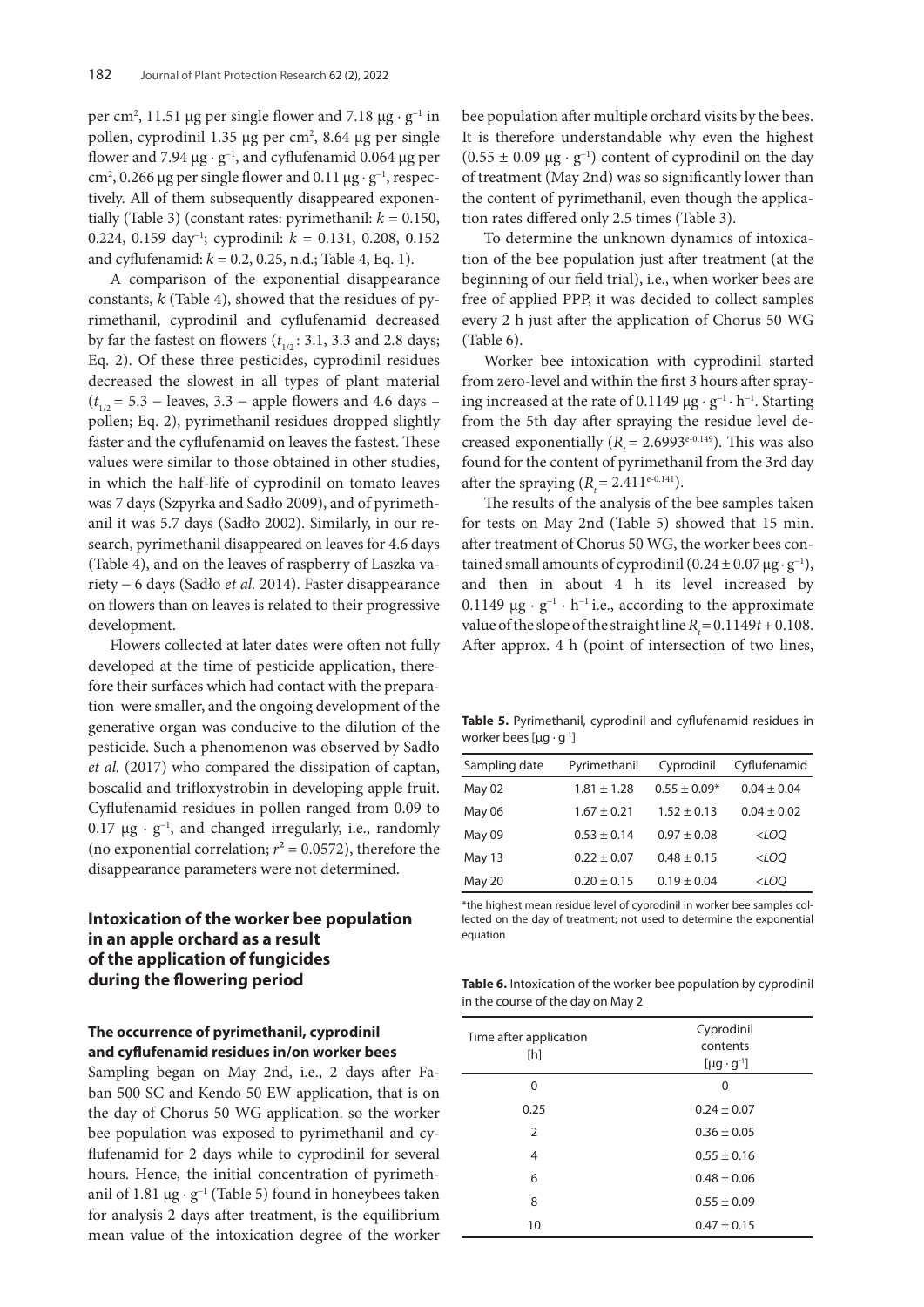P (2.94, 0.45)) the accumulation rate decreased as indicated by the approximate linear function  $R = 0.011t +$ + 0.416  $\mu$ g · g<sup>-1</sup> · h<sup>-1</sup>, i.e., approximately 0.011  $\mu$ g · g<sup>-1</sup> · h<sup>-1</sup> (Fig. 1).

## **Disappearance of pyrimethanil and cyprodinil in the worker bee population 2 and 4 days after application of Faban 500 SC and Chorus 50 WG**

Based on the average residues found in/on worker bee 2 (pyrimethanil) and 4 (cyprodinil) days after treatments, Equation 1 was determined (Table 7).

According to the correlation coefficient, cyprodinil and pyrimethanil residues had a strong negative correlation with time *t* ( $r^2$  = −0.998;  $r^2$  = 0.8371) (Fig. 2, Eq. 1). A comparison of the exponential disappearance constants showed that cyprodinil and pyrimethanil residues decreased at similar rates  $(t_{1/2} = 4.7$  and 4.9 days, Eq. 2) as on leaves and pollen and was significantly slower than on flowers.

### Initial quantities  $(R_{_0})$  of pyrimethanil **and cyprodinil versus their application rates (***D***)**

Derived from Equation 1 (Fig. 2), initial residues  $(R_0)$ of pyrimethanil and cyprodinil found in worker bee populations were 1.82 and 1.48  $\mu$ g · g<sup>−1</sup>. The ratios of  $R_{_0}$ 



**Fig. 1.** Approximate estimation of the rate of changes in cyprodinil content in the honeybee population on the day of treatment

**Table 7.** Parameters of the exponential disappearance of pyrimethanil and cyprodinil residues in the worker bee population from May 2nd to 20th (i.e., from the third day after Faban 500 SC application) and from May 6th to 20th (i.e., from the 5th day after Chorus 50 WG application)

| Parameter                     | Pyrimethanil | Cyprodinil |
|-------------------------------|--------------|------------|
| $R_0$ [µg · g <sup>-1</sup> ] | 2.411        | 2.6993     |
| $k$ [day <sup>1</sup> ]       | 0.141        | 0.149      |
| $t_{1/2}$ [day]               | 4.9          | 4.7        |
| r <sup>2</sup>                | 0.8371       | 0.998      |

 $R_{\rm o}$  – initial concentration of the pesticide,  $k$  – rate constant (day<sup>-1</sup>); *t* 1/2 – dissipation half-life (day–1); *r* 2 – coefficient of determination



Fig. 2. The course of intoxication of the worker bee popu*<sup>n</sup> <sup>i</sup>* and exponential disappearance; beginning: the fifth day after<br>treatment) lation in the apple orchard with pyrimethanil (exponential disappearance; beginning: the third day after treatment) and cyprodinil (residue accumulation on the day of treatment treatment)

to *D*, estimated for pyrimethanil ( $D = 0.375$  kg · ha<sup>-1</sup>) and cyprodinil  $(D = 0.150 \text{ kg} \cdot \text{ha}^{-1})$  were 4.8 and 9.9  $\mu$ g·g<sup>-1</sup>·kg<sup>-1</sup>. Their average value was 7.4  $\mu$ g·g<sup>-1</sup>·kg<sup>-1</sup>. 9.9 μg ·  $g^{-1}$  · kg<sup>-1</sup>. Their average value was 7.4 μg ·  $g^{-1}$  · kg<sup>-1</sup>, hence, the residue of any other pesticides disappearing at a constant rate  $k = 0.145 \text{ day}^{-1}$ , at a given *t*-time after spraying may be estimated using the approximate formula:

$$
R_i = 7.4 \times De^{-0.145t} \mu g \cdot g^{-1}.
$$

## **External factors affecting the amount of pyrimethanil, cyprodinil and cyflufenamid transferred from an apple tree of Idared variety to a hive**

### **Relationship between paired average residues of pyrimethanil, cyprodinil and cyflufenamid**

Spearman's correlation coefficient (*r<sub>s</sub>*), a statistical measure of the strength and direction of the monotonic relationship between two paired variables, made it possible to find the correlations between residues of pesticides transported to the hive. Therefore, the *rs* was calculated for comparison of paired residues of pyrimethanil vs. cyprodinil and cyflufenamid, and of cyprodinil vs. cyflufenamid on leaves and flowers and in pollen (the result of spraying blooming apple trees), in/on worker bees (contact with pesticide deposits) and in broods, honey and wax (the result of transport of pesticides to the hive by worker bees).

There was a very strong, almost perfect, positive monotonic correlation between pyrimethanil and cyprodinil ( $r<sub>s</sub>$  = 1.00 and 1.00), pyrimethanil and cyflufenamid  $(r_s = 0.97$  and 0.98) and cyprodinil and cyflufenamid  $(r = 0.99$  and 0.98) residues found in/on leaves and flowers. It is understandable, because the content of these pesticides in flowers and leaves reached the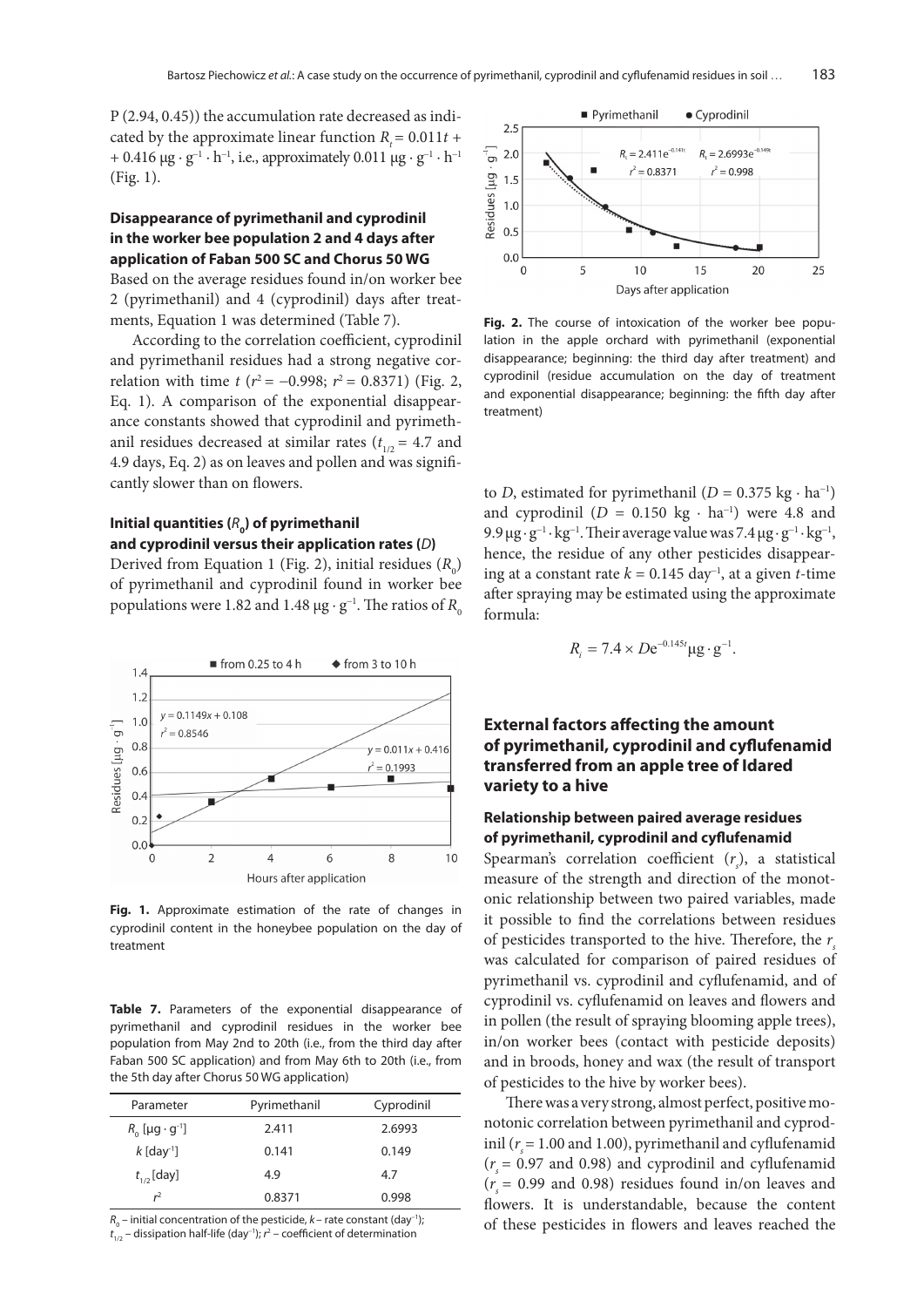highest value  $(R_0)$  during the treatment (for  $t = 0$ ) and then declined according to exponential decreasing function at a very similar rate.

The process of changes in the content of test pesticides in pollen is slightly different than in flowers and leaves or in worker bees, as it follows the processes of real disappearance and of biological dilution caused by the production of new pollen without pesticides. Nevertheless, a very strong correlation between residue levels of pyrimethanil and cyprodinil  $(r<sub>s</sub> = 0.98)$  was noted.

In the case of worker bees, a very strong Spearman's correlation between pyrimethanil and cyflufenamid  $(r<sub>s</sub> = 0.98)$  was found but there was no correlation between residues of pyrimethanil and cyprodinil. However, it should be stated that the residues of cyprodinil began to gather from zero level (an increasing part of the function) and when the rate of accumulation (the contact, e.g., with flowers) was equal to the rate of real disappearance, i.e., after no more than 2 days, the change in residues followed in accordance with an exponential decreasing function, so, in total, did not meet the condition for monotonicity of the function.

Bees that have contact with pesticides carry them to the hive (Piechowicz *et al.* 2018; Piechowicz *et al.* 2021b). Pesticides, along with food (Böhme *et al.* 2017), enter the larvae and can be fouind in honey and wax (Calatayud-Vernich *et al.* 2018). Their presence in the hive and brood is also confirmed by our research (Table 8). However, only a moderately strong correlation was found between the residues of these pesticides in broods and honey and their lack in wax ( $r = 0.54$ , 0.51 and 0.31, respectively).

### **The relationship between the average residues found in samples of different types**

Spearman's correlation coefficients of a relationship between the average residues of pyrimethanil, cyprodinil and cyflufenamid found in samples of different types were also calculated. The residues of pyrimethanil and cyprodinil in flowers were very strongly, almost perfectly, correlated with their residues in leaves  $(r<sub>s</sub> = 0.99$  and 0.98) and pollen ( $r<sub>s</sub> = 1.00$  and 0.95), and the residues of cyflufenamid with its residues in leaves  $(r_s = 0.99)$ . There was also a strong or very strong correlation between the content of pyrimethanil and cyflufenamid in bees vs. flowers ( $r<sub>s</sub>$  = 0.78 and 0.79) and leaves ( $r<sub>s</sub> = 0.86$  and 0.75) and of pyrimethanil in bees vs. pollen ( $r = 0.81$ ). These relationships indicate that the residues found in the hive come from the surrounding cultivation, and not from other areas where the same pesticides would be used, but according to a different treatment calendar. What is particularly noteworthy is the strong correlation of the remains of deep and contact-acting pyrimethanil and systemic cyflufenamid in bees and leaves. From the leaves, bees obtain guttation

water for drinking and cooling the nest. Such water may also contain systemic or even deep-seated PPPs (Sadło *et al.* 2014), or residues of PPPs (Hrynko *et al.* 2021) which were also transported together with the water into the plant. Water is obtained by the oldest collectors, who, due to their age, are no longer capable of long flights. This may mean that they are largely responsible for the residues observed in the samples from the hives.

The Kruskal-Wallis test showed that there was very strong evidence of statistically significant differences between the concentrations of fungicide residues found in different types of samples:

1) pyrimethanil:

– brood and honey vs. leaves (*p*-value = 0.0035 and 0.0019), flowers ( $p$ -value = 0.0 and 0.0) and bees (*p*-value = 0.0001 and 0.0000),

– wax and pollen vs. brood (*p*-value = 0.0007 and 0.0000) and honey (*p*-value = 0.0004 and 0.0000);

2) cyprodinil:

– brood and honey vs. leaves (*p*-value = 0.0062 and 0.0012), flowers (*p*-value = 0.0000 and 0.0000) and bees (*p*-value =  $0.0015$  and  $0.0003$ ),

– wax and pollen vs. brood (*p*-value = 0.0006 and 0.0000) and honey (*p*-value = 0.0001 and 0.0000); 3) cyflufenamid:

– worker bees vs. flowers ( $p$ -value = 0.0169),

– brood, honey and wax vs. leaves (*p*-value = 0.0022, 0.0177 and 0.0042) and flowers (*p*-value = 0.0000, 0.0002 and 0.0000),

 $-$  pollen vs. bees (*p*-value = 0.0014), brood (*p*-value = 0.0000), honey (*p*-value = 0.0000) and wax (*p*-value = 0.0000).

## **The assessment of exposure of honeybees to pyrimethanil, cyprodinil and cyflufenamid used in the orchard during the flowering period of Idared**

Pyrimethanil, cyprodinil and cyflufenamid residues were found in all samples of worker bees, broods, honey and wax. Probably, those samples also contained other, unidentified pesticides that were applied immediately before and especially during flowering, e.g., dithianon (Faban 500 SC).

Pyrimethanil and cyprodinil (anilinopyrimidine group) used in the orchard against Gray mold *Botrytis cinerea*, are inhibitors of many fungal enzymes, including polygalacturonase, cellulase, proteinase and laccase (Milling and Richardson 1995). They also disturb the synthesis of ergosterol – the main sterol of fungal cell membrane (Aleksić *et al.* 2019), and methionine (Fritz *et al.* 2003). Pyrimethanil is a compound that also has a strong cytotoxic effect on Animalia cells (Aleksić *et al.* 2019). It disrupts the normal development of organisms (Bernabò *et al.* 2016), increases reactive oxygen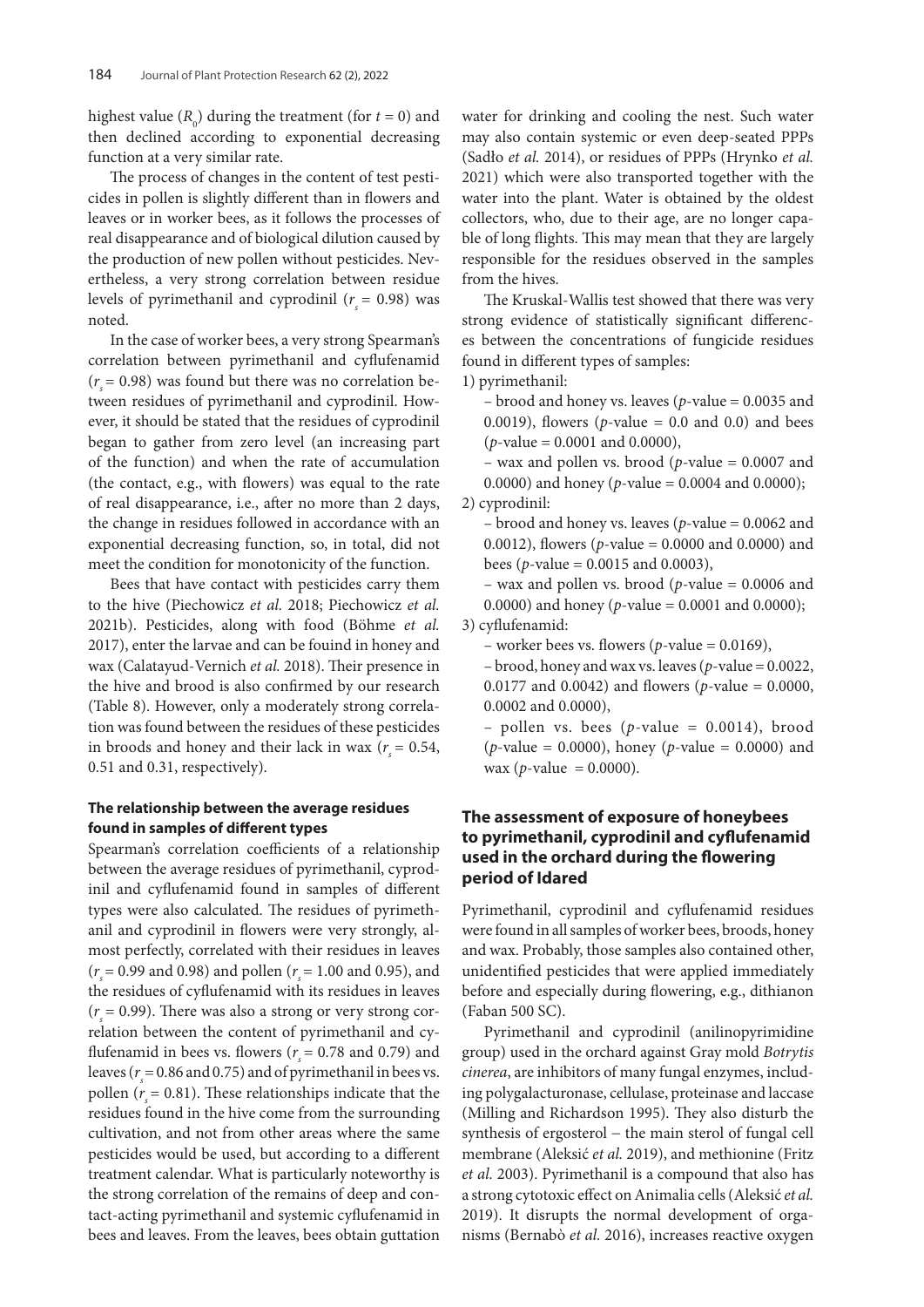stress levels and heightens the activity of superoxide dismutase and catalase (Meng *et al.* 2020).

Phenylacetamides (represented in these studies by cyflufenamid) are compounds whose main mechanism of action is the disruption of ergosterol synthesis in fungal cell membranes. They are also inhibitors of DNA synthesis through the inhibition of thymidylate synthase (Ferreira *et al.* 2021). In addition to fungicidal properties, some of them also have strong bactericidal properties (Yele *et al.* 2021). Cyflufenamide also interferes with the function of the thyroid gland, heart, kidneys and brain, and is an inducer of microsomal enzymes, causing liver damage (Stavnichenko *et al.* 2016).

Despite the presence of residues of pyrimethanil, cyprodinil and cyflufenamid in wax (the main material of the hive), in honey (the only source of energy for overwintering bees) and in pollen (the source of protein for developing broods), during nearly a month of research, we observed no changes in the condition of the studied bee colonies. This may be related to the low level of insect intoxication, respectively 0.22% *LD*<sub>50</sub> (after food and contact intoxication) for pyrimethanil, <0.01% *LD*<sub>50</sub> for cyflufenamid (after food and contact intoxication) and  $0.24\%$  *LD*<sub>50</sub> after contact intoxication and 0.16% after food intoxication  $LD_{50}$  for cyprodinil (Eq. 3) (PPDB 2022). Also, Wu *et al.* (2011) and Smith *et al.* (2020) indicated that small doses of pesticides do not significantly affect the work of future generations of workers. Grassl *et al.* (2018) and Doublet *et al.* (2015) did not observe an increase of susceptibility to diseases in bees subjected to low doses of pesticides, and according to Pohorecka *et al.* (2017) and Almasri *et al.* (2020) the ability of their families to wintering was not weakened. The families used in our research are still alive (their mothers were replaced in 2021).

### **The assessment of exposure of honey and pollen consumers to pyrimethanil, cyprodinil and cyflufenamid**

#### **Bee honey**

Honey is considered to be a natural health-promoting product and is recommended in various diets (Bogdanov 2006; Meo *et al.* 2017). For this reason, the standards set for pesticide residues are very rigorous (EU Pesticide Database 2022). Meeting such standards is a serious problem for producers of honey obtained from crops that are intensively protected with chemicals during flowering against fungal diseases (Piechowicz *et al.* 2018; Piechowicz *et al.* 2019).

In honey, residues of all three pesticides (Table 8) were detected, with pyrimethanil and cyprodinil being found in all samples, with the largest amounts of 0.09 and 0.23  $\mu$ g · g<sup>-1</sup>, respectively, representing

180 and 460% *MRL* (Eq. 4) of the *MRL*. Residues of cyflufenamid were only found in samples taken on May 6 (0.02 µg · g<sup>−</sup><sup>1</sup> ; 40% *MRL*). Exceeding the permissible levels means that the tested honey cannot be sold. However, assuming an average daily honey consumption of 0.00129 kg per person, the daily intake of test pesticides, calculated according to Equation 5, in any case did not exceed 0.02% of the *ADI*. Safe consumption of honey containing the highest amounts of pyrimethanil, cyprodinil and cyflufenamid, calculated in accordance with Equation 6, amounted to 143.6, 9.9 and 152.0 kg, respectively, which means that despite significant *MRL* violations and the probable occurrence of other pesticides, such honey is completely safe for consumption.

#### **Pollen**

Bee pollen brought into the beehive by gatherers is considered to be a bee product and therefore the same *MRLs* apply to it as for honey (EU Pesticide Database 2022). The residues of pyrimethanil and cyprodinil ranged, respectively, 0.35–7.18 and 0.35–7.94  $\mu$ g · g<sup>-1</sup>, while cyflufenamid ranged 0.09–0.17 μg · g<sup>-1</sup> and only in samples collected from May 2 to 13 (Table 8). Their highest levels were, respectively, 14360, 15880 and 340% of the *MRL* (Eq. 4) and, as a result, this product is not suitable for sale. Such a high concentration of residues is related to the structure of anthers in apple flowers. They are exposed high above the calyx, and thus strongly exposed to protective treatments. Additionally, the complex structure of the pollen surface (Evrenosoğlu and Mısırlı 2009) increases its contact with the applied chemicals. The nectar that is dedicated to bees for pollination is produced in the structures hidden deep inside the flower calyx. Therefore, much less of protective preparations get into it than settle on the surface of the pollen. As a result, the residues detected in the honey made from nectar are also significantly smaller.

Due to the lack of information on annual bee pollen production, the %ADI and C<sub>safe</sub> were not estimated.

## **Conclusions**

1. Two days after Faban 500 SC and Kendo 50 EW, and on the day of Chorus 50 WG application, pyrimethanil residues on leaves, flowers of apple trees and pollen were as follows:  $1.45 \mu$ g per cm<sup>2</sup>, 11.51 µg per single flower and 7.18 µg ·  $g^{-1}$ , cyprodinil:  $1.35 \mu$ g per cm<sup>2</sup>,  $8.64 \mu$ g per single flower and 7.94  $\mu$ g · g<sup>-1</sup>, and cyflufenamid: 0.064  $\mu$ g per cm<sup>2</sup>, 0.266 µg per single flower and 0.11 µg ·  $g^{-1}$ , respectively. All of them disappeared exponentially (constant rates: pyrimethanil  $- 0.150, 0.224$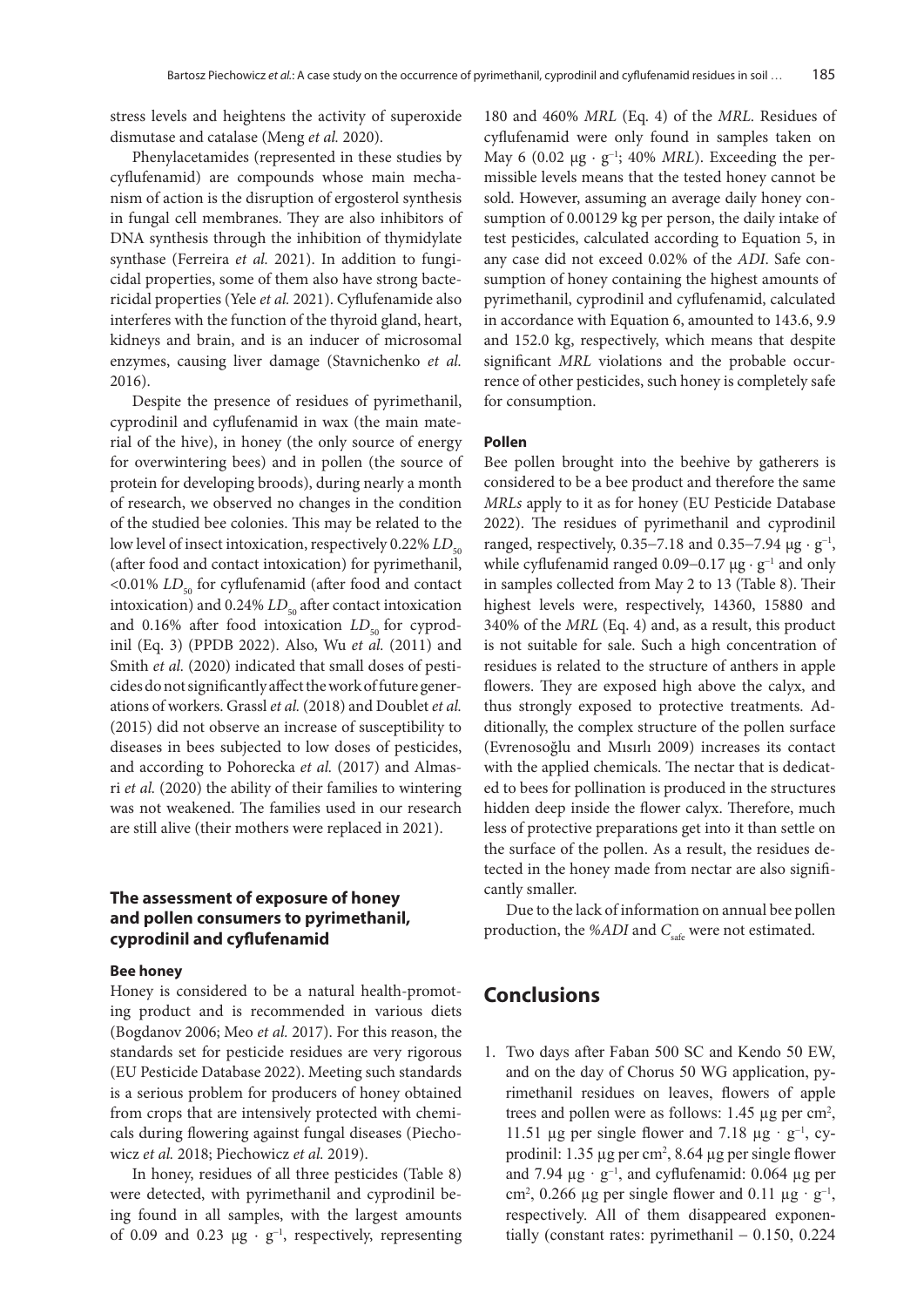and 0.159 day<sup>−</sup><sup>1</sup> ; cyprodinil − 0.131, 0.208 and 0.152 day<sup>-1</sup> and cyflufenamid – 0.2, and 0.25 day<sup>-1</sup>).

- 2. In the honeybee workers, the residues of pyrimethanil, cyprodinil and cyflufenamid immediately after the treatment amounted to, respectively, 1.81 μg · g<sup>-1</sup>, up to 0.55 μg · g<sup>-1</sup> and 0.04 μg · g<sup>-1</sup>.
- 3. The intoxication of worker honeybees by cyprodinil started from a zero level and then within about 4 h its content increased at the rate of  $0.1149 \mu g \cdot g^{-1} \cdot h^{-1}$ .
- 4. From the 5th day after application of cyprodinil, its residues decreased exponentially  $(R_$  = = 2.6993e<sup>−</sup>0.149*<sup>t</sup>* ), as did the pyrimethanil content from the 3rd day after spraying  $(R_t = 2.411e^{-0.141t})$ .
- 5. The residues of all chemicals used were found in brood samples, honey and wax.
- 6. In no case did the residues of pyrimethanil, cyprodinil and cyflufenamid in worker bees exceed 0.3% of the  $LD_{50}$ .
- 7. The residues of pyrimethanil, cyprodinil and cyflufenamid in honey accounted for 180, 460 and 40% of the *MRL*.
- 8. The daily intake of pyrimethanil, cyprodinil and cyflufenamid did not exceed 0.02% of the Acceptable Daily Intake (*ADI*) established for honey and the safe consumption level by an adult consumer of such honey was not less than 9.9 kg.

### **Acknowledgements**

We would like to thank Mr. Kazimierz Czepiela for his help in carrying out this research. The study was supported by funds from the University of Rzeszów, College of Natural Sciences.

The part of the research was supported by the project Interdisciplinary Center for Preclinical and Clinical Research (the project number RPPK.01.01.00- 18-0001/18).

#### **References**

- Aleksić M., Stanisavljević D., Smiljković M., Vasiljević P., Stevanović M., Soković M., Stojković D. 2019. Pyrimethanil: Between efficient fungicide against *Aspergillus* rot on cherry tomato and cytotoxic agent on human cell lines. Annals of Applied Biology 175 (2): 228–235. DOI: 10.1111/aab.12532
- Almasri H., Tavares D.A., Pioz M., Sené D., Tchamitchian S., Cousin M., Brunet J.L., Belzunces L.P. 2020. Mixtures of an insecticide, a fungicide and a herbicide induce high toxicities and systemic physiological disturbances in winter *Apis mellifera* honey bees. Ecotoxicology and Environmental Safety 203: 111013. DOI: 10.1016/j.ecoenv.2020.111013
- Bakour M., Fernandes Â., Barros L., Soković M., Ferreira I.C.F.R., Iyoussi B. 2019. Bee bread as a functional product: Chemical composition and bioactive properties. Lebensmittel-Wissenschaft and Technologie 109: 276–282. DOI: 10.1016/j. lwt.2019.02.008
- Batista A.C., Domingues C.E., Costa M.J., Silva-Zacarin E.C. 2020. Is a strobilurin fungicide capable of inducing his-

topathological effects on the midgut and Malpighian tubules of honey bees? Journal of Apicultural Research 59: 834–843. DOI: 10.1080/00218839.2020.1724678

- Bernabò I., Guardia A., Macirella R., Sesti S., Crescente A., Brunelli E. 2016. Effects of long-term exposure to two fungicides, pyrimethanil and tebuconazole, on survival and life history traits of Italian tree frog (*Hyla intermedia*). Aquatic Toxicology 172: 56–66. DOI: 10.1016/j. aquatox.2015.12.017
- Bogdanov S. 2006. Contaminants of bee products. Apidologie 37 (1): 1–18. DOI: 10.1051/apido:2005043
- Böhme F., Bischoff G., Zebitz C.P., Rosenkranz P., Wallner K. 2017. From field to food—will pesticide-contaminated pollen diet lead to a contamination of royal jelly? Apidologie 49: 112–119. DOI: 10.1007/s13592-017-0533-3
- Calatayud-Vernich P., Calatayud F., Simó E., Picó Y. 2018. Pesticide residues in honey bees, pollen and beeswax: Assessing beehive exposure. Environmental Pollution 241: 106–114. DOI: 10.1016/j.envpol.2018.05.062
- Costa Domingues da C.E., Tadei R., Inoue L.V.B., Silva-Zacarin da E.C.M., Malaspina O. 2021. Effects of larval exposure to the fungicide pyraclostrobin on the post-embryonic development of Africanized *Apis mellifera* workers. Environmental Advances 4: 100069. DOI: 10.1016/j.envadv. 2021.100069
- Doublet V., Labarussias M., de Miranda J.R., Moritz R.F., Paxton R.J. 2015. Bees under stress: sublethal doses of a neonicotinoid pesticide and pathogens interact to elevate honey bee mortality across the life cycle. Environmental Microbiology 17 (4): 969–983. DOI: 10.1111/1462-2920.12426
- Eeraerts M., Vanderhaegen R., Smagghe G., Meeus I. 2019. Pollination efficiency and foraging behaviour of honey bees and non-Apis bees to sweet cherry. Agricultural and Forest Entomology 22 (1): 75–82. DOI: 10.1111/afe.12363
- EU Pesticides Database (2022). Available on: https://ec.europa. eu/food/plant/pesticides/eu-pesticides-db\_en. [Accessed: 18 January 2022]
- Everich R., Schiller C., Whitehead J., Beavers M., Barrett K. 2009. Effects of captan on *Apis mellifera* brood development under field conditions in California almond orchards. Journal of Economic Entomology 102 (1): 20–29. DOI: 10.1603/029.102.0104
- Evrenosoğlu Y., Mısırlı A. 2009. Investigations on the pollen morphology of some fruit species. Turkish Journal of Agriculture and Forestry 33 (2): 181–190. DOI: 10.3906/tar-0801-47
- Ferreira E.S., Cordeiro L.V., Silva D.F., Souza H.D.S., Athayde- -Filho P.F., Barbosa-Filho J.M., Scotti L., Lima E.O., Castro R.D. 2021. Antifungal activity and mechanism of action of 2-chloro-N -phenylacetamide: a new molecule with activity against strains of *Aspergillus flavus*. Anais da Academia Brasileira de Ciencias 93 (3): e20200997. DOI: 10.1590/0001- 3765202120200997
- Fritz R., Lanen C., Chapeland-Leclerc F., Leroux P. 2003. Effect of the anilinopyrimidine fungicide pyrimethanil on the cystathionine β-lyase of *Botrytis cinerea*. Pesticide Biochemistry and Physiology 77 (2): 54–65. DOI: 10.1016/S0048- 3575(03)00094-4
- Gallai N., Salles J.-M., Settele J., Vaissiere B.E. 2009. Economic valuation of the vulnerability of world agriculture confronted with pollinator decline. Ecological Economics 68 (3): 810–821. DOI:10.1016/j.ecolecon.2008.06.014
- Grassl J., Holt S., Cremen N., Peso M., Hahne D., Baer B. 2018. Synergistic effects of pathogen and pesticide exposure on honey bee (*Apis mellifera*) survival and immunity. Journal of Invertebrate Pathology 159: 78–86. DOI: 10.1016/j. jip.2018.10.005
- GUS. 2020. Produkcja i handel zagraniczny produktami rolnymi w 2019 r. Available on: https://stat.gov.pl/files/gfx/ portalinformacyjny/pl/defaultaktualnosci/5509/1/16/1/ produkcja\_i\_handel\_zagraniczny\_produktami\_rolnymi\_ 2019.pdf [Accessed: 18 January 2022]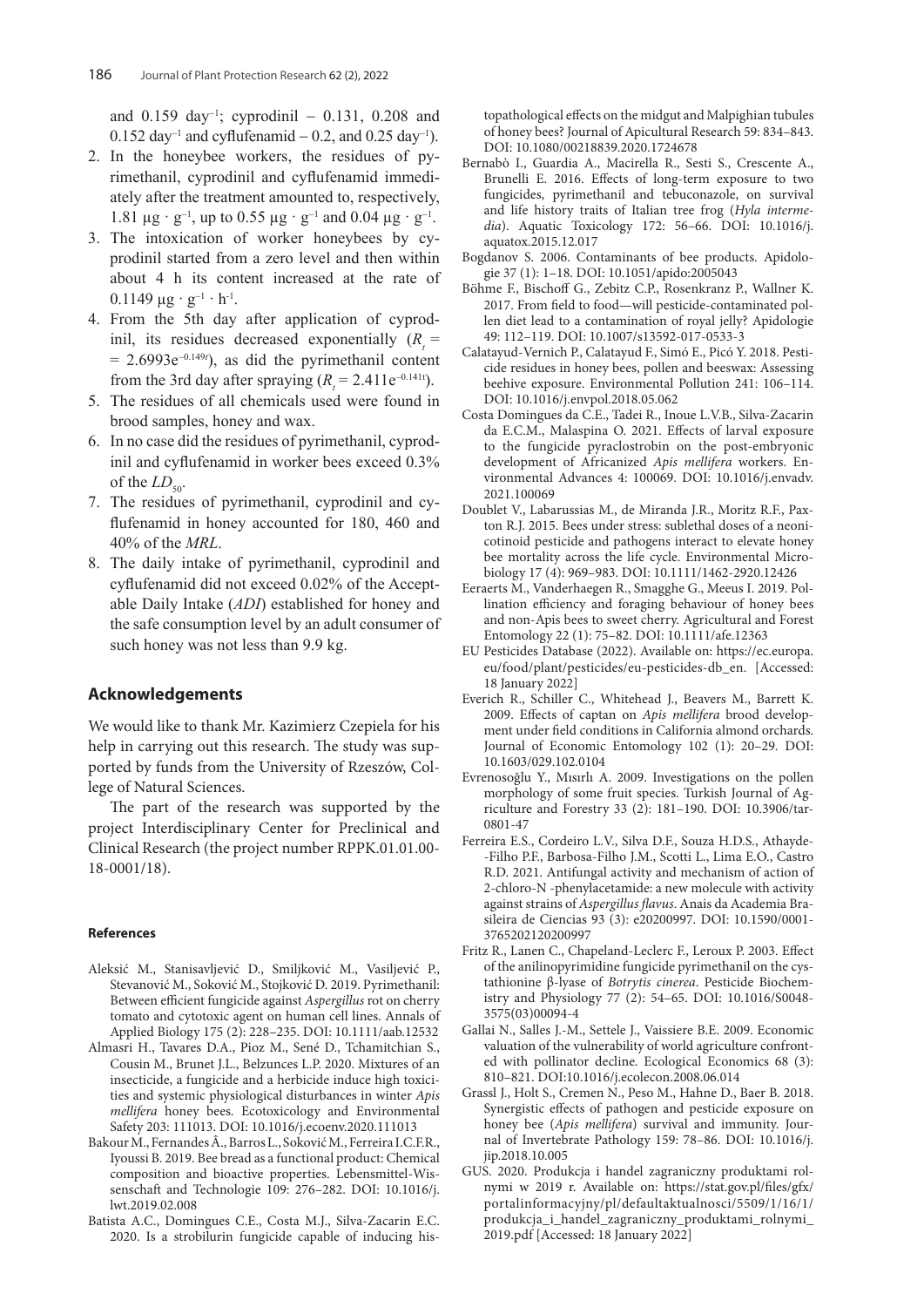- GUS. 2021a. Stan i struktura ludności według wieku w latach 1989–2019. Available on: https://stat.gov.pl/obszarytematyczne/ludnosc/ludnosc/struktura-ludnosci,16,1.html [Accessed: 18 January 2022]
- GUS. 2021b. Wynikowy szacunek głównych ziemiopłodów rolnych i ogrodniczych w 2021 roku. Available on: https://stat.gov.pl/download/gfx/portalinformacyjny/ pl/defaultaktualnosci/5509/5/20/1/wynikowy\_szacunek\_ glownych\_ziemioplodow\_rolnych\_i\_ogrodniczych\_w\_ 2021\_r..pdf [Accessed: 18 January 2022]
- Hrynko I., Łozowicka B., Kaczyński P. 2021. Development of precise micro analytical tool to identify potential insecticide hazards to bees in guttation fluid using LC-ESI-MS/MS. Chemosphere 263: 128143. DOI: 10.1016/j.chemosphere .2020.128143
- Jankowska M., Łozowicka B., Kaczyński P. 2019. Comprehensive toxicological study over 160 processing factors of pesticides in selected fruit and vegetables after water, mechanical and thermal processing treatments and their application to human health risk assessment. Science of the Total Environment 652: 1156–1167. DOI: 10.1016/j. scitotenv.2018.10.324
- Johnson R.M., Dahlgren L., Siegfried B.D., Ellis M.D. 2013. Acaricide, fungicide and drug interactions in honey bees (*Apis mellifera*). PLoS One 8 (1): e54092. DOI: 10.1371/journal. pone.0054092
- Kapsi M., Tsoutsi C., Paschalidou A., Albanis T. 2019. Environmental monitoring and risk assessment of pesticide residues in surface waters of the Louros River (N.W. Greece). Science of The Total Environment 650 (2): 2188–2198. DOI: 10.1016/j.scitotenv.2018.09.185
- Kobylińska M. 2021. Regionalne zróżnicowanie pszczelarstwa w Polsce. In: The Polish Statistician, Statistics Poland 66 (2). Available on: https://ws.stat.gov.pl/WS/2021/2/ gus\_ws\_2021\_02.pdf [Accessed: 18 January 2022] DOI: 10.5604/01.3001.0014.7388
- Majewski J. 2011. The value of crops pollination in Poland. Prace Naukowe Uniwersytetu Ekonomicznego we Wrocławiu 166: 426–435.
- Mayer D.F., Lunden J.D. 1986. Toxicity of fungicides and an acaricide to honey bees (Hymenoptera: Apidae) and their effects on bee foraging behavior and pollen viability on blooming apples and pears. Environmental Entomology 15 (5): 1047–1049. DOI: 10.1093/ee/15.5.1047
- McKerchar M., Potts S.G., Fountain M.T., Garratt M.P.D., Westbury D.B. 2020. The potential for wildflower interventions to enhance natural enemies and pollinators in commercial apple orchards is limited by other management practices. Agriculture, Ecosystems and Environment 301: 107034. DOI: 10.1016/j.agee.2020.107034
- Meng Y., Zhong K., Xiao J., Huang Y., Wei Y., Tang L., Chen S., Wu J., Ma J., Cao Z., Liao X., Lu H. 2020. Exposure to pyrimethanil induces developmental toxicity and cardiotoxicity in zebrafish. Chemosphere 255: 126889. DOI: 10.1016/j. chemosphere.2020.126889
- Meo S.A., Al-Asiri S.A., Mahesar A.L., Ansari M.J. 2017. Role of honey in modern medicine. Saudi Journal of Biological Sciences 24 (5): 975–978. DOI: 10.1016/j.sjbs.2016.12.010
- Milling R., Richardson C.J. 1995. Mode of action of the anilinopyrimidine fungicide pyrimethanil. 2. Effects on enzyme secretion in *Botrytis cinerea*. Pesticide Science 45 (1): 43–48. DOI: 10.1002/ps.2780450107
- Mussen E.C., Lopez J.E., Peng C.Y.S. 2004. Effects of selected fungicides on growth and development of larval honey bees, *Apis mellifera* L. (Hymenoptera: Apidae). Environmental Entomology 33 (5): 1151–1154. DOI: 10.1603/0046-225X-33.5.1151
- NIK. 2017. NIK o wsparciu pszczelarstwa. Available on: https:// www.nik.gov.pl/aktualnosci/nik-o-wsparciu-pszczelarstwa. html [Accessed: 18 January 2022].
- Piechowicz B., Kobielska M., Koziorowska A., Podbielska M., Szpyrka E., Pieniążek M., Potocki L. 2021a. Dynamics of

λ-cyhalothrin disappearance and expression of selected P450 genes in bees depending on the ambient temperature. Open Chemistry 19 (1): 1242–1249. DOI: 10.1515/chem-2021-0104

- Piechowicz B., Sadło S., Piechowicz I., Czawa M. 2019. Formal and legal aspects of obtaining honey from beehives located in apple orchard during blossoming and intensive chemical protection (in Polish). Research Papers of the University of Work Protection Management in Katowice 1 (15): 125–134. DOI: 10.32039/WSZOP/1895-3794-2019-09
- Piechowicz B., Sieńko J., Mytych J., Grodzicki P., Podbielska M., Szpyrka E., Zaręba L., Piechowicz I., Sadło S. 2021b. Assessment of risk to honey bees and honey consumers resulting from the insect exposure to captan, thiacloprid, penthiopyrad, and λ-cyhalothrin used in a commercial apple orchard. Environmental Monitoring and Assessment 193 (3): 129. DOI: 10.1007/s10661-021-08913-6
- Piechowicz B., Woś I., Podbielska M., Grodzicki P. 2018. The transfer of active ingredients of insecticides and fungicides from an orchard to beehives. Journal of Environmental Science and Health B 53 (1): 18–24.
- Pohorecka K., Szczęsna T., Witek M., Miszczak A., Sikorski P. 2017. The exposure of honey bees to pesticide residues in the hive environment with regard to winter colony losses. Journal of Apicultural Science 61 (1): 105–125. DOI: 10.1515/jas-2017-0013
- Potts S.G., Biesmeijer J.C., Kremen C., Neumann P., Schweiger O., Kunin W.E. 2010. Global pollinator declines: tre ds, impacts and drivers. Trends in Ecology and Evolution 25 (6): 345–353. DOI: 10.1016/j.tree.2010.01.007
- PPDB. Pesticide Properties Database (2022). Available on: http://sitem.herts.ac.uk/aeru/ppdb/en/atoz.htm [Accessed: 18 January 2022]
- Sad Sło. 2002. Disappearance of pyrimethanil residues on tomato plants. Journal of Agricultural and Food Chemistry 50 (5): 1089–1091. DOI: 10.1021/jf010570y
- Sadło S., Grodzicki P., Piechowicz B. 2017. Dissipation of captan, boscalid and trifloxystrobin residues in apples of four varieties within 2 months before their harvest. Journal of Plant Diseases and Protection 124: 177–184. DOI: 10.1007/ s41348-016-0069-1
- Sadło S., Piechowicz B., Podbielska M., Szpyrka E. 2018. A study on residue levels of fungicides and insecticides applied according to the program of raspberry protection. Environmental Science and Pollution Research 25 (8): 8057–8068. DOI: 10.1007/s11356-017-1098-4
- Sadło S., Szpyrka E., Stawarczyk M., Piechowicz B. 2014. Behavior of pyrimethanil, pyraclostrobin, boscalid, cypermethrin and chlorpyrifos residues on raspberry fruit and leaves of Laszka variety. Journal of Environmental Science and Health B. 49 (3): 159–168. DOI: 10.1080/03601234. 2014.858005
- SANTE 2017. Analytical quality control and method validation procedures for pesticide residues analysis in food and feed. SANTE/2017/11813. Available on: https://www.eurl-pesticides.eu/userfiles/file/EurlALL/SANTE\_11813\_2017-fin. pdf [Accessed: 18 January 2022]
- Silva V., Mol H.G.J., Zomer P., Tienstra M., Ritsema C.J., Geissen V. 2019. Pesticide residues in European agricultural soils – A hidden reality unfolded. Science of the Total Environment 653: 1532–1545. DOI: 10.1016/j.scitotenv. 2018.10.441
- Smith D.B., Arce A.N., Ramos R.A., Bischoff P.H., Burris D., Ahmed F., Gill R.J. 2020. Insecticide exposure during brood or early-adult development reduces brain growth and impairs adult learning in bumblebees. Proceedings of the Royal Society B: Biological Sciences 287: 20192442. DOI: 10.1098/rspb.2019.2442
- Stavnichenko P.V., Antonenko A.M., Korshun M.M., Bardov V.G. 2016. Toxicological and hygienic regulation and assessment of danger of the new fungicide-cyflufenamid.